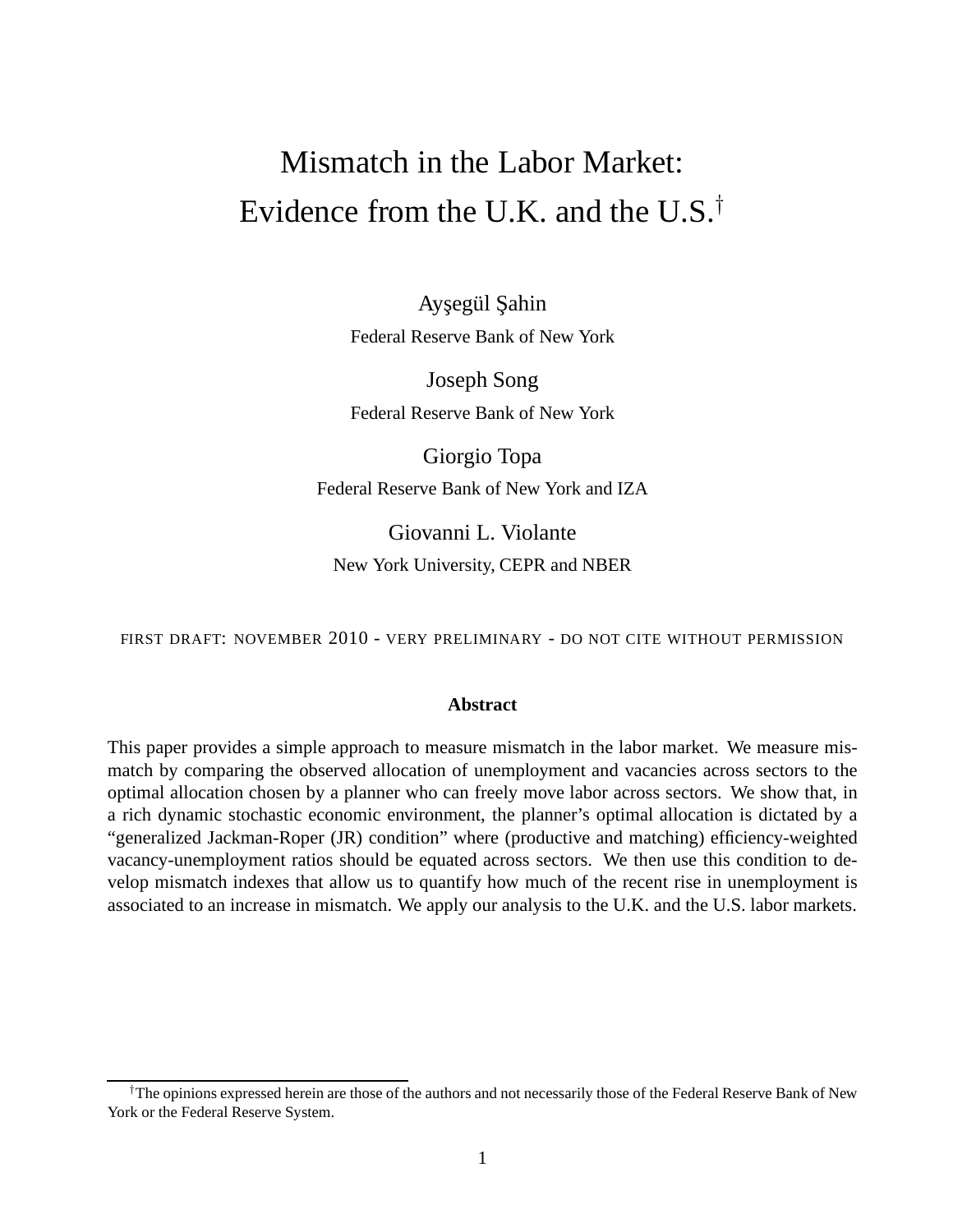# **1 Introduction**

The unemployment rate in the U.S. rose from 4.7% in December 2007 to 10.1% in October 2009, and subsequently has been fairly stable at around 9.6% through most of 2010. In the U.K., unemployment increased by 2.5% points during the recession and leveled off at around 7.7% since then. This persistently high unemployment, in spite of the recovery in economic activity, has sparked a vibrant debate among policymakers. The main point of contention is the nature of this persistent rise. One view is that unemployment is high because aggregate labor demand is still low, and therefore reducing unemployment may require even more fiscal and monetary stimulus. A second view is that unemployment is high because of the extension of unemployment benefits. Here the policy trade-off is clear: supporting the living standards of jobless households may interfere with their incentives to quickly find new employment.

The third view –which is the focus of our study– is that unemployment is still high because of a more severe mismatch between vacant jobs and unemployed workers, i.e., the skills and locations of idle labor are poorly matched with the skill and geographical characteristics of unfilled job openings. Under this scenario, fiscal or monetary stimulus would be less effective to speed up recovery in the labor market.

This latter view is quite popular in the U.S. because several factors seem to suggest that the mismatch component of unemployment could now be significantly larger. First, half of the 8 million jobs lost in the recession belonged to construction and manufacturing, whereas a large chunk of the newly created jobs are in health care and education. Such a skill gap between job losers and job openings may hamper employment growth. Second, conditions in the housing market may slow down geographical mobility. The housing bust left almost a quarter of mortgage borrowers with negative equity. These households would have to foreclose to move to a different location and may therefore choose to keep their house at the cost of staying in low labor demand areas. Third, the U.S. Beveridge curve (i.e., the empirical relation between aggregate unemployment and aggregate vacancies) displays a marked rightward movement indicating that the current level of aggregate unemployment is higher than what it has been in the past for similar levels of aggregate vacancies.<sup>1</sup> Lack of coincidence between unemployment and vacancies across labor markets is one of the candidate explanations for this shift. $2$ 

Although there has been much debate on mismatch in policy circles, there has been no systematic and rigorous analysis of this issue in the context of the last recession.<sup>3</sup> In this paper we develop a

<sup>&</sup>lt;sup>1</sup>This observation has been emphasized before by Davis, Faberman, and Haltiwanger (2010), Elsby, Hobijn, and Sahin (2010) and many others in the context of a shift in the Beveridge curve.

 ${}^{2}$ For example, Phelps (2008), Elsby, Hobijn, and Sahin (2010), and Kocherlakota (2010) have argued that reallocation following the 2007-2009 recession might lead to a mismatch in skill-mix that might have resulted in a slower adjustment of the labor market than in previous recessions.

<sup>3</sup>For an overview of this debate, see Roubini Global Economics at http://www.roubini.com/.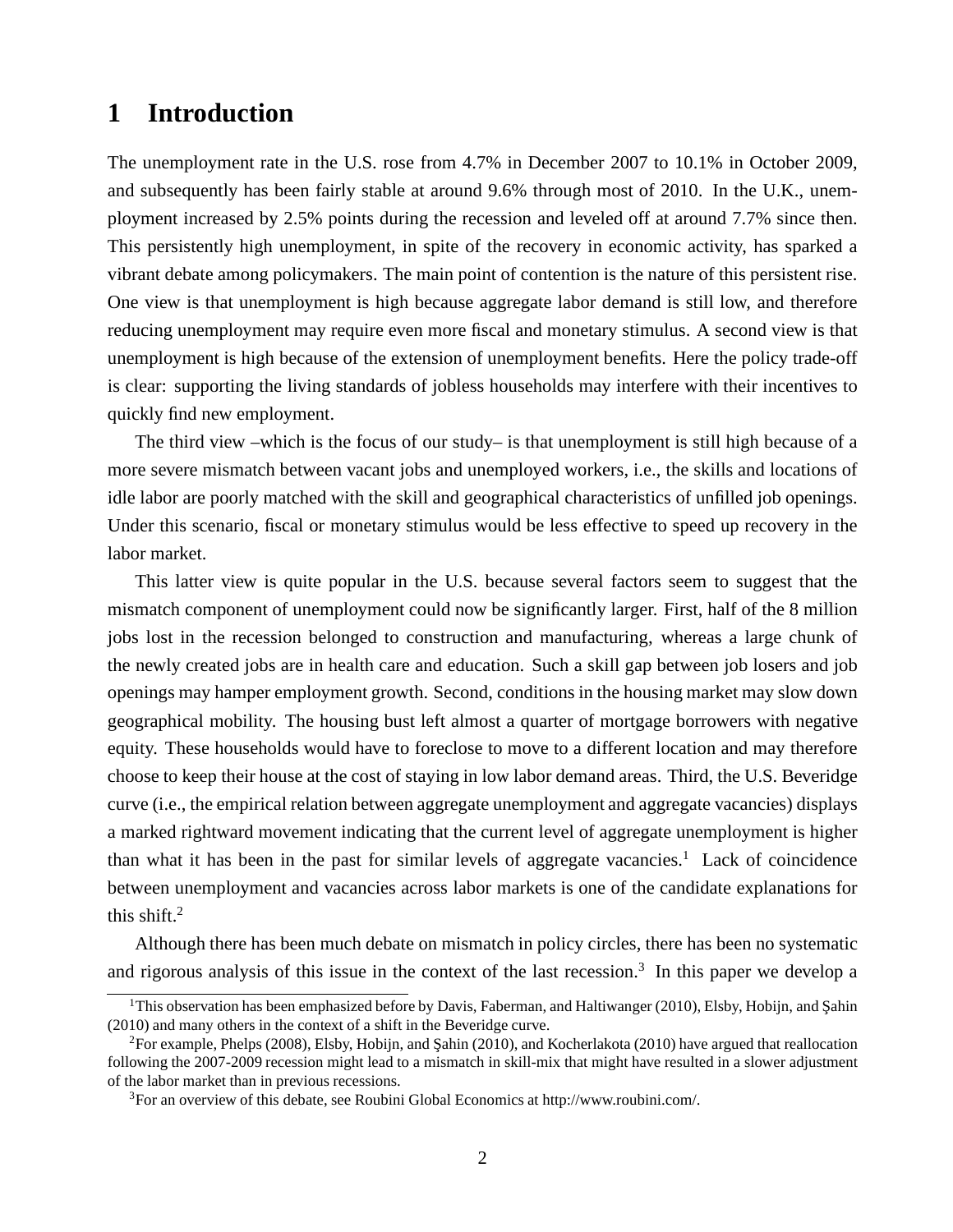simple framework to conceptualize the notion of mismatch unemployment and construct some intuitive mismatch indexes. We then use U.K. and U.S. data to quantify how much of the recent rise in unemployment is due to this channel and to identify what dimension of heterogeneity (occupation, industry, geographical location) is mostly responsible for mismatch dynamics.

To formalize the notion of mismatch, it is useful to envision the economy as comprising a large number of distinct labor markets (or sectors), segmented by industry, skill, occupation, geography, or a combination of these attributes. Consider an allocation of vacancies and unemployed workers across all these labor markets. Each labor market is frictional, i.e., the hiring process within a labor market is governed by a matching function. To assess the existence of mismatch, i.e., misallocation of unemployed workers across labor markets, we ask the following question: given the distribution of vacancies, is it feasible to reallocate unemployed workers across markets and reduce the aggregate unemployment rate?

Answering this question requires comparing the actual allocation of unemployed workers across sectors to an ideal allocation. The ideal allocation that we choose as our benchmark of comparison is the allocation which would be selected by *a planner who can freely move unemployed workers across sectors*. Since the only friction faced by this planner is the within-market matching function, unemployment arising in the efficient allocation is purely *frictional*. The differential distribution of unemployment between the observed equilibrium allocation and the ideal allocation induces a lower job finding rate which, in turn, translates into additional unemployment. This additional unemployment should be interpreted as *mismatch unemployment*.

This formalization of mismatch unemployment follows from the insight of Jackman and Roper (1987). It is, in essence, the same approach used in the large literature on misallocation and productivity (Hsieh and Klenow, 2009; Restuccia and Rogerson, 2008): quantifying misallocation entails measuring how much the observed allocation deviates from a first-best benchmark.<sup>4</sup>

The idea of mismatch (or structural) unemployment became popular in the 1980s when economists were struggling to understand why unemployment kept rising steadily in many European countries. The conjecture was that the oil shocks of the 1970s and the concurrent shift from manufacturing to services induced structural transformations in the labor market that permanently modified the skill and geographical map of labor demand. From the scattered data available at the time, there was also some evidence of shifts in the Beveridge curve for some countries. Padoa-Schioppa (1991) contains a number of empirical studies on mismatch and concludes that it was not an important explanation of the dynamics of European unemployment in the 1980s.<sup>5</sup> Similarly, the importance of the "sectoral

<sup>&</sup>lt;sup>4</sup>In our case, the benchmark is a constrained first best, because the planner still faces the within-market frictional matching.

<sup>&</sup>lt;sup>5</sup>Since then, it has become clear that explanations of European unemployment based on the interaction between technological changes in the environment and rigid labor market policies are more successful quantitatively (e.g., Ljungqvist and Sargent, 1998; Hornstein, Krusell and Violante, 2007).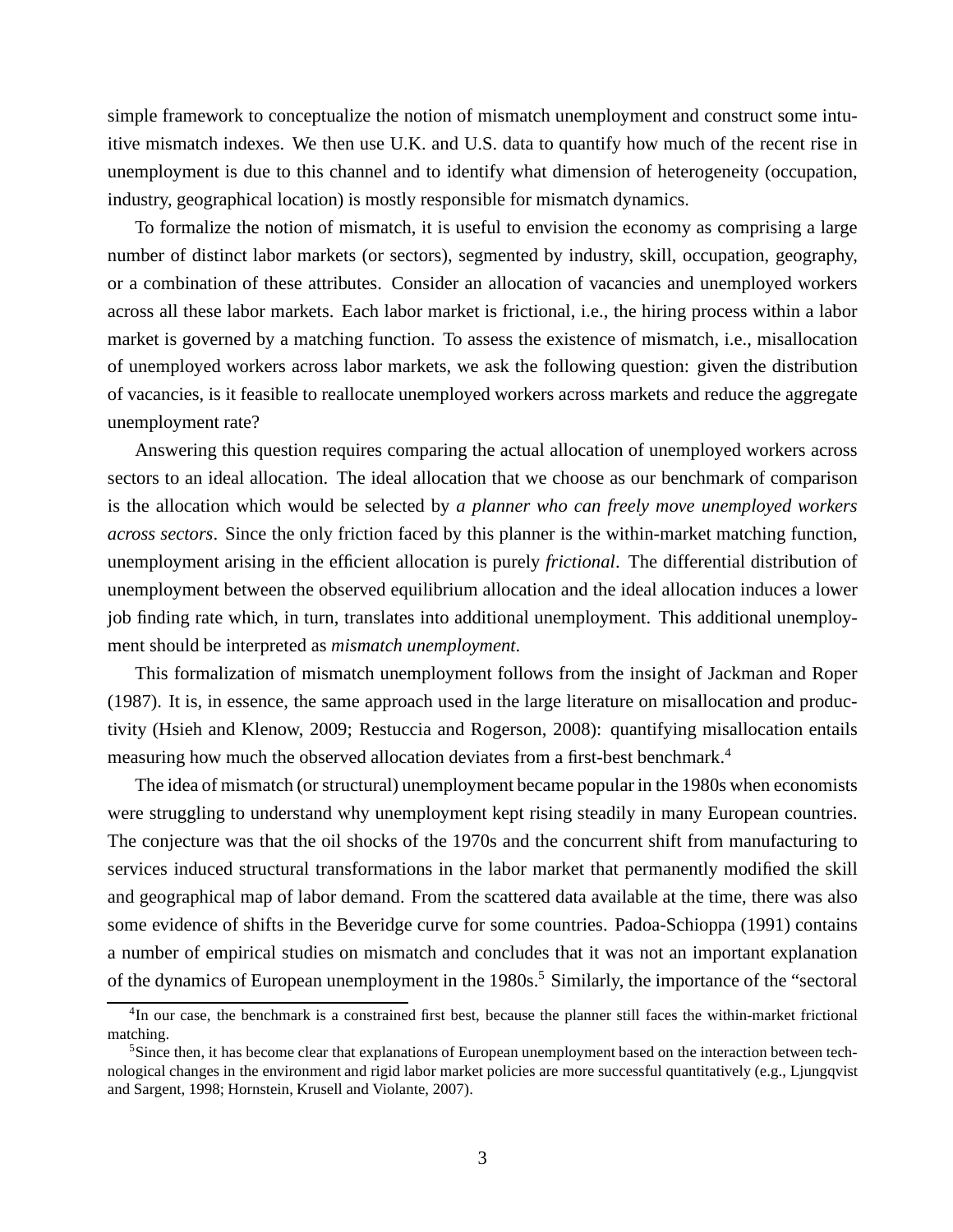shift hypothesis" developed by Lilien (1982) was much diminuished when Abraham and Katz (1984) pointed out that Lilien's empirical measure of dispersion of employment growth across industries could be correlated with aggregate unemployment rate even in the absence of sectoral shifts. More recently, Shimer (2007) developed a dynamic model of mismatch where workers and jobs are randomly assigned to labor markets and showed it is consistent with the aggregate empirical Beveridge curve. Alvarez and Shimer (2010), Birchenall (2010) and Carrillo-Tudela and Visscher (2010) have developed dynamic equilibrium models with mobility decisions across labor markets where unemployed workers, in equilibrium, may be misallocated.

We begin our analysis by laying out a dynamic stochastic economy with several sources of heterogeneity across sectors and show that the planner's optimal allocation of unemployed workers across sectors follows a "generalized Jackman-Roper (JR) condition" where (productive and matching) efficiency-weighted vacancy-unemployment ratios should be equated across sectors. The key feature of this optimality condition is that it is static, and hence it can be easily manipulated to construct simple mismatch indexes to use in the empirical analysis. We construct two indexes: the first,  $\mathcal{M}_t^u$ , measures the fraction of unemployed searching in the wrong sector at date t. The second,  $\mathcal{M}_t^h$ , measures the fraction of hires at date  $t$  that are lost because of such misallocation in job search. This second index allows us to construct a counterfactual unemployment rate purged of its mismatch component.

It is worth noting that our indexes capture an "ideal" notion of total mismatch as misallocation relative to an optimal unemployment distribution in the absence of *any* frictions across markets. Such frictions may include any moving or retraining costs that an unemployed worker may incur when she searches in a different sector than her original one, as well as any other distortions originating for instance from incomplete insurance, imperfect information, wage rigidities, or various government policies. Therefore, our approach yields a measurement device to compare actual unemployment to an ideal benchmark. We do not provide here a model of mismatch that analyzes its sources and delivers mismatch as an equilibrium outcome; as a consequence, we cannot say whether observed mismatch is efficient or not. We discuss the nature of our approach in more detail in Section 2.5.

We apply our analysis to the U.K. and the U.S. labor market. Constructing our indexes requires detailed information on vacancies and unemployment counts by "labor market". For the U.K., we make use of the administrative data collected by local employment agencies. The vacancy stocks and flows come from Jobcentre Plus Vacancy Statistics and the unemployment counts are from Jobseeker's Allowance Claimant Counts and are available, starting in 2005 at a monthly basis, for 2-, 3-, 4-digit occupation codes and for different travel-to-work areas (TTWAs). For the U.S., we use unemployment data from the Current Population Survey (CPS). Vacancy data are obtained from the Job Openings and Labor Turnover Survey (JOLTS) and from the Help Wanted OnLine (HWOL) series collected by the Conference Board which we have recently acquired and are currently exploring in detail.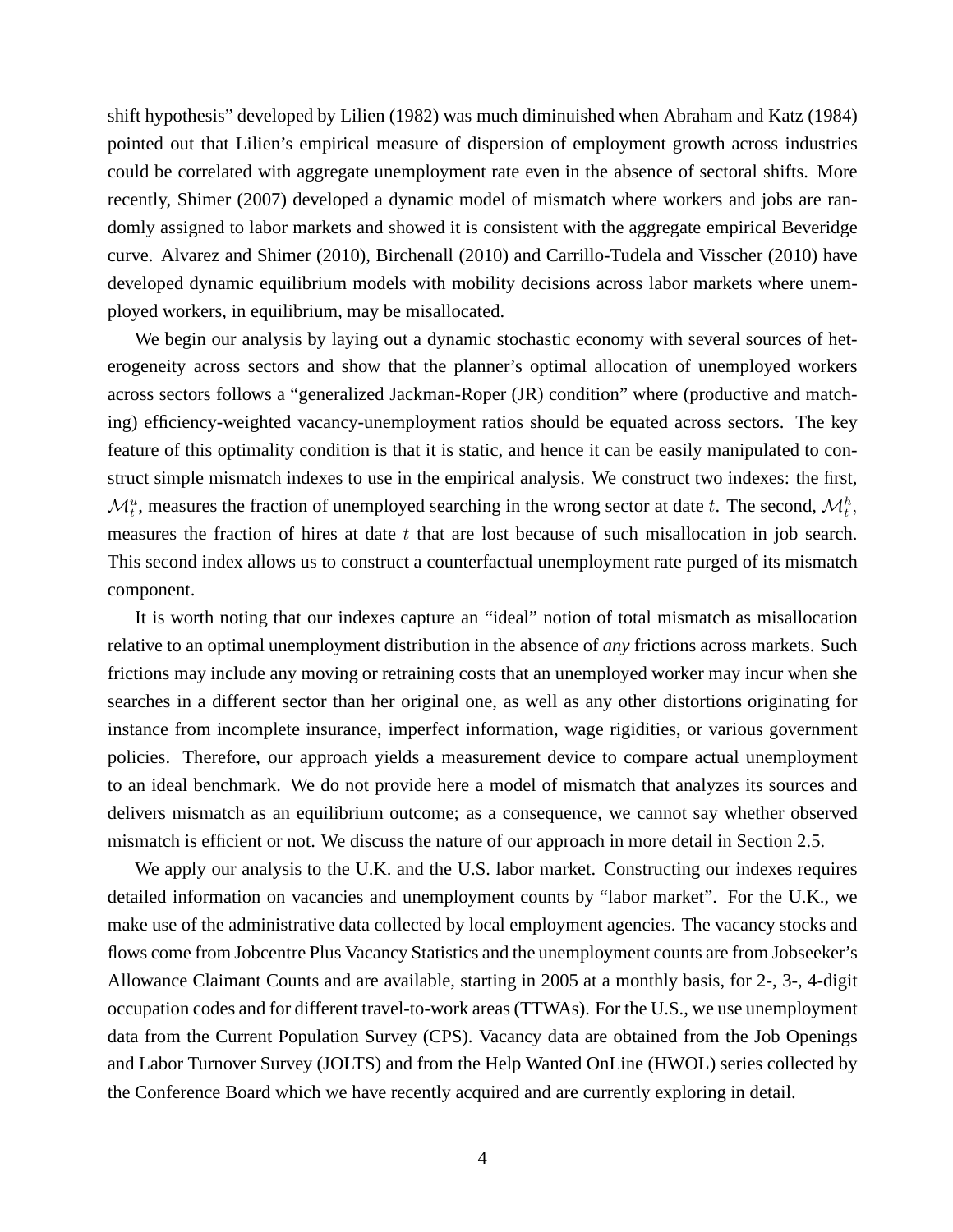Our main findings are as follows. In the U.K. labor market, there is no evidence of a worsening in geographical mismatch. At the occupational level, instead, mismatch rose sharply during the recession, but then quickly fell towards a value slightly higher than its pre recession level. Overall, at most  $1\%$  of the 2.5% increase in U.K. unemployment is attributable to mismatch. However, we find evidence that mismatch may be much more important for high-skill occupations.

In the U.S. labor market, mismatch at the sectoral level increased during the recession and started to come down in 2010. The increase in mismatch affected labor market outcomes during the period 2007-2010: if sectoral mismatch had stayed at its 2006 level, the number of hires would have been higher over this period. Our calculations show that the cumulative number of *lost hires* starting from the beginning of the recession added up to 2.6 million hires. However, one should keep in mind that, for the U.S., our mismatch measures only capture misallocation of workers across 14 broad industrial sectors. It is possible that these mismatch measures may not capture a significant portion of mismatch if it occurs *within* these broad sectors. Skill mismatch could be better captured by looking at mismatch between vacancies and job seekers at the occupational level. To further investigate these issues in detail, we have recently acquired Help Wanted OnLine data from the Conference Board on job vacancies by MSA, state, 6-digit occupation and education classifications.

The rest of the paper is organized as follows. Section 2 presents the theoretical framework and the mismatch indexes. Section 3 performs the empirical analysis on the U.K. labor market, and section 4 on the U.S. labor market. Section 5 concludes.

## **2 The framework**

In this section, we generalize the insight of Jackman and Roper (1987) on how to measure mismatch unemployment (which they call "structural" unemployment). The generalization is twofold. First, we allow for a dynamic and stochastic economic environment, while their set up was static. Second, we allow for heterogeneity across sectors in a number of dimensions.<sup>6</sup>

Time is discrete. The economy is populated by a measure one of agents. There are I distinct labor markets (sectors) indexed by i. Labor markets are frictional: new matches, or hires,  $(h_i)$  between unemployed workers  $(u_i)$  and vacancies  $(v_i)$  in market i are determined by the matching function  $\phi_i$  m  $(u_i, v_i)$ , with m strictly increasing and strictly concave in both arguments and homogeneous of degree one in  $(u_i, v_i)$ . The scalar  $\phi_i$  measures matching efficiency (i.e., the level of fundamental frictions) in sector *i*. Existing matches produce  $z$  units of output, but new matches produce only a fraction  $\gamma$  < 1 of existing matches. This is a stylized way to capture training costs for hires of unemployed workers (regardless of the sector in which they are hired). Matches are destroyed

<sup>&</sup>lt;sup>6</sup>In their model, there is no deep source of heterogeneity across sectors, even though they assume a non-degenerate distribution of vacancies across sectors. In other words, the Jackman and Roper model is not a fully specified economic environment in the tradition of modern macroeconomics.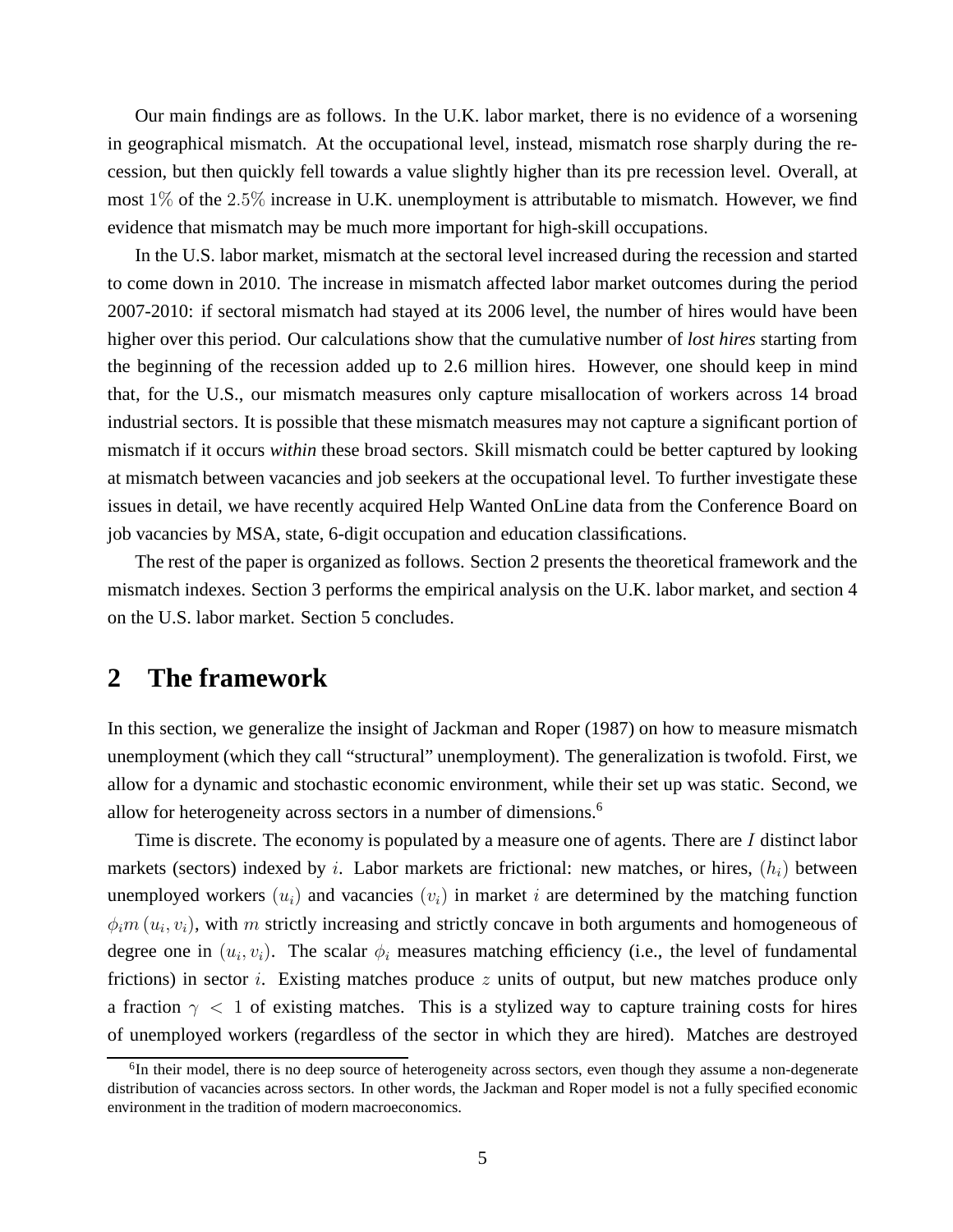exogenously at rate  $\delta$ . To post new vacancies in sector *i*, firms pay the per-period cost  $\kappa_i$ .

The evolution of z and  $\delta$  follows the joint Markov chain  $\Gamma_{z,\delta}(z',\delta';z,\delta)$ . The evolution of  $\kappa_i$  and  $\phi_i$  follows, respectively,  $\Gamma_{\kappa}(\kappa'; \kappa, z', \delta')$  and  $\Gamma_{\phi}(\phi'; \phi, z', \delta')$ . We allow for a correlation between the sector specific variables  $(\kappa_i, \phi_i)$  and the aggregate states, but conditional on these aggregate states, the realizations of  $(\kappa_i, \phi_i)$  are independent across sectors.

Within each period, events unfold as follows. At the beginning of the period, the aggregate shocks  $(z, \delta)$ , matching efficiencies  $\phi = {\phi_1, \ldots, \phi_I}$  and vacancy costs  $\kappa = {\kappa_1, \ldots, \kappa_I}$  are observed. At this stage, the distribution of active matches  $e = \{e_1, \ldots e_I\}$ , and vacancies  $v = \{v_1, \ldots v_I\}$  across markets are given. Since  $u = \sum$ I  $i=1$  $(1 - e_i)$ , the number of unemployed workers is also given. Next, the unemployed workers direct their job search towards a labor market. Once the unemployed workers are allocated, the matching process takes place and  $h_i = \phi_i m(u_i, v_i)$  new hires are made in each market. At this point, production takes place in the  $e_i + h_i$  matches. Next, a fraction  $\delta$  of matches is destroyed exogenously and  $s_i$  workers employed in sector i choose to quit into unemployment. Finally, at the end of the period, vacancies v' for next period are created.

We begin from studying an environment where heterogeneity across sectors is driven by matching efficiency and costs of vacancy creation. In Section 2.4, we add sector-specific productivity fluctuations to the model.

### **2.1 Planner's solution**

Recall that we are interested in characterizing how a planner would choose allocations under free mobility of workers across sectors (i.e., occupation, location, industry). The efficient allocation at any given date is the solution of the following planner's problem that we write in recursive form:

$$
V(\mathbf{e}, \mathbf{v}; \kappa, \phi, z, \delta) = \max_{\substack{\{u_i, s_i, v'_i\} \\ S.t. \qquad \vdots \\ I}} \sum_{i=1}^{I} (ze_i + \gamma zh_i - \kappa_i v'_i) + \beta \mathbb{E}[V(\mathbf{e}', \mathbf{v}'; \kappa', \phi', z', \delta')]
$$

$$
1 - \sum_{i=1}^{n} e_i \geq \sum_{i=1}^{n} u_i
$$
 (1)

$$
h_i = \phi_i m(u_i, v_i) \tag{2}
$$

$$
e'_{i} = (1 - \delta) (e_{i} + h_{i}) - s_{i}
$$
 (3)

$$
\Gamma_{z,\delta}\left(z,\delta';z,\delta\right),\ \Gamma_{\kappa}\left(\kappa';\kappa,z',\delta'\right),\Gamma_{\phi}\left(\phi';\phi,z',\delta'\right) \tag{4}
$$

The first constraint (1) states that the planner has  $1 - \sum$ I  $i=1$  $e_i$  unemployed workers available to allocate across sectors. The distribution of unemployment is not a state variable since all the unemployed are the same from the planner's viewpoint. Equation (2) states that, once the allocation  $\{u_i\}$  is chosen, the frictional matching process in each market yields  $\phi_i m\left(u_i,v_i\right)$  new matches which add to the existing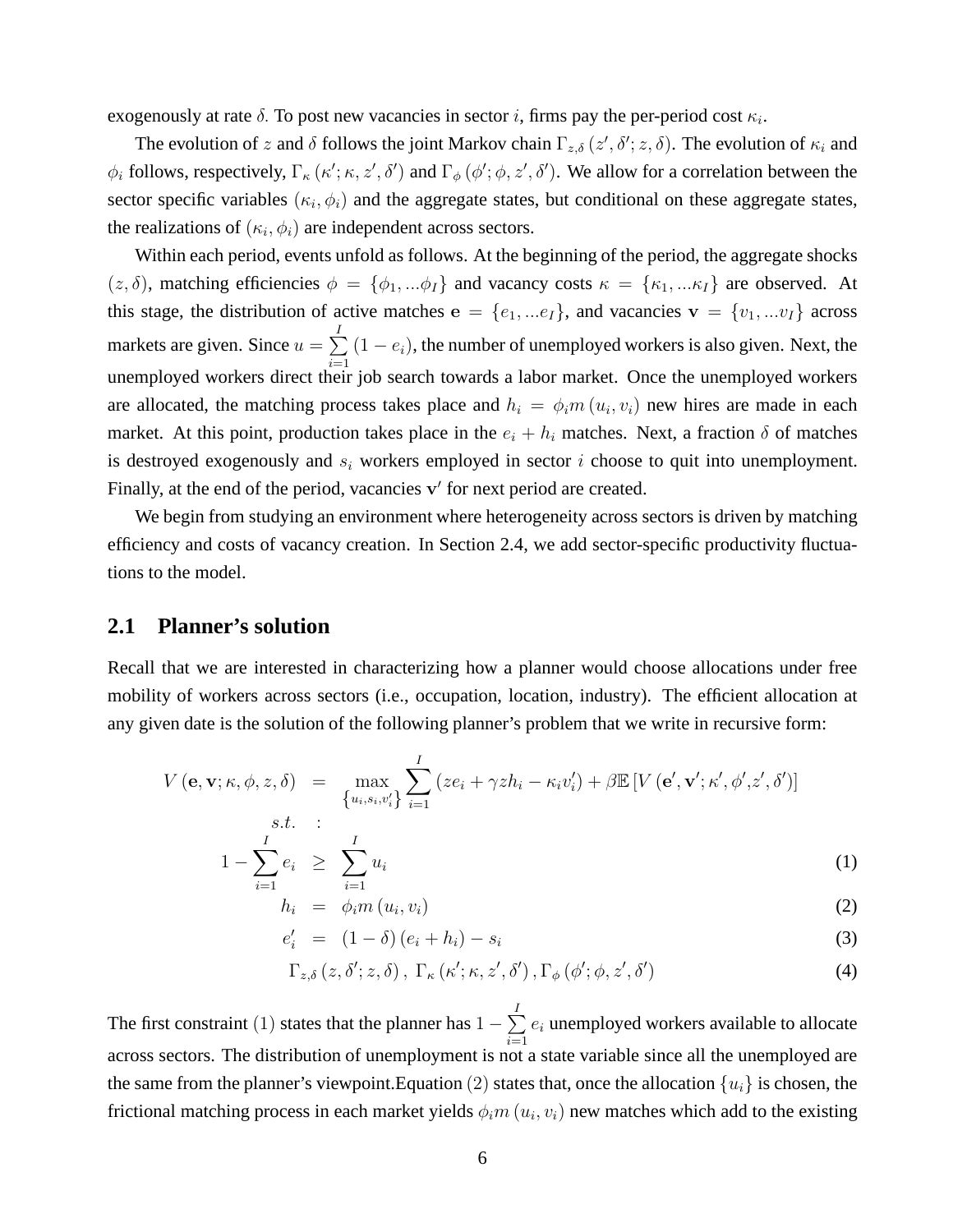$e_i$  active matches. Production takes place with output  $z(e_i + \gamma h_i)$  in each market. Equation (3) describes (exogenous and endogenous) separations and the determination of next period distribution of active matches  $\{e_i^j\}$  $\{i\}$ . The last line  $(4)$  in the problem collects all the exogenous Markov processes the planner takes as given.

It is easy to see that this is a concave problem where first-order conditions are sufficient for optimality. The choice of how many unemployed workers  $u_i$  to allocate in the i market yields the first-order condition

$$
\gamma z \phi_i m_u \left(\frac{v_i}{u_i}\right) + \beta \mathbb{E}\left[V_{e_i}\left(\mathbf{e}', \mathbf{v}'; \kappa', \phi', z', \delta'\right)\right] \left(1 - \delta\right) \phi_i m_u \left(\frac{v_i}{u_i}\right) = \mu,\tag{5}
$$

where  $\mu$  is the multiplier on the constraint (1) and where we used the linear homogeneity of m. Condition (5) states that, at the optimum, the marginal value of an unemployed worker must be equalized across markets. This value includes the current period output  $\gamma z$  conditional on being matched to a vacancy plus the discounted expected value of being in an active match next period conditional on the match not being destroyed. Using the Envelope condition, we obtain:

$$
V_{e_i}(\mathbf{e}, \mathbf{v}; \kappa, \phi, z, \delta) = z - \mu + \beta (1 - \delta) \mathbb{E} \left[ V_{e_i}(\mathbf{e}', \mathbf{v}'; \kappa', \phi', z', \delta') \right]. \tag{6}
$$

This equation implies that  $V_{e_i} = \bar{V}_e$  independent of i. Using (6) into (5) and collecting terms, we arrive at

$$
\phi_i m_u \left( \frac{v_i}{u_i} \right) = \frac{\mu}{\gamma z + \beta \left( 1 - \delta \right) \mathbb{E} \left[ \bar{V_e}' \right]}
$$

which implies that the left hand side (LHS) of this last equation is equalized across markets, or

$$
\phi_1 m_u \left( \frac{v_1}{u_1} \right) = \dots = \phi_i m_u \left( \frac{v_i}{u_i} \right) = \dots = \phi_I m_u \left( \frac{v_I}{u_I} \right). \tag{7}
$$

The higher the matching efficiency parameter, the more unemployed workers the planner wants searching in market  $i$ . This is our key optimality condition. It states that, no matter what the distribution of vacancies is and no matter what the level of unemployment is, unemployed workers should be distributed in a certain way across markets. Condition (7) is a "generalized JR optimality condition" for a dynamic stochastic economy with heterogeneity across sectors.

It is easy to verify that the planner's two other decisions –separations and vacancies– have no bearing on the optimality condition (7) because of the Envelope theorem.For completeness, we report them below. The decision of how many workers to move from sector  $i$  employment into unemployment is:

$$
\mathbb{E}\left[V_{e_i}\left(\mathbf{e}', \mathbf{v}'; \kappa', \phi', z', \delta'\right)\right] \begin{cases} > 0 \quad \to s_i = 0 \\ & = 0 \quad \to s_i \in (0, (1 - \delta) \left(e_i + h_i\right)) \\ & < 0 \quad \to s_i = (1 - \delta) \left(e_i + h_i\right) \end{cases}
$$

Which inequality holds in this condition is immaterial for  $(7)$ . Finally, the vacancy creation decision is summarized by the first-order condition  $\kappa_i = \mathbb{E}\left[V_{v_i'}(\mathbf{e}', \mathbf{v}'; \kappa', \phi', z', \delta')\right]$  which, also, does not affect (7).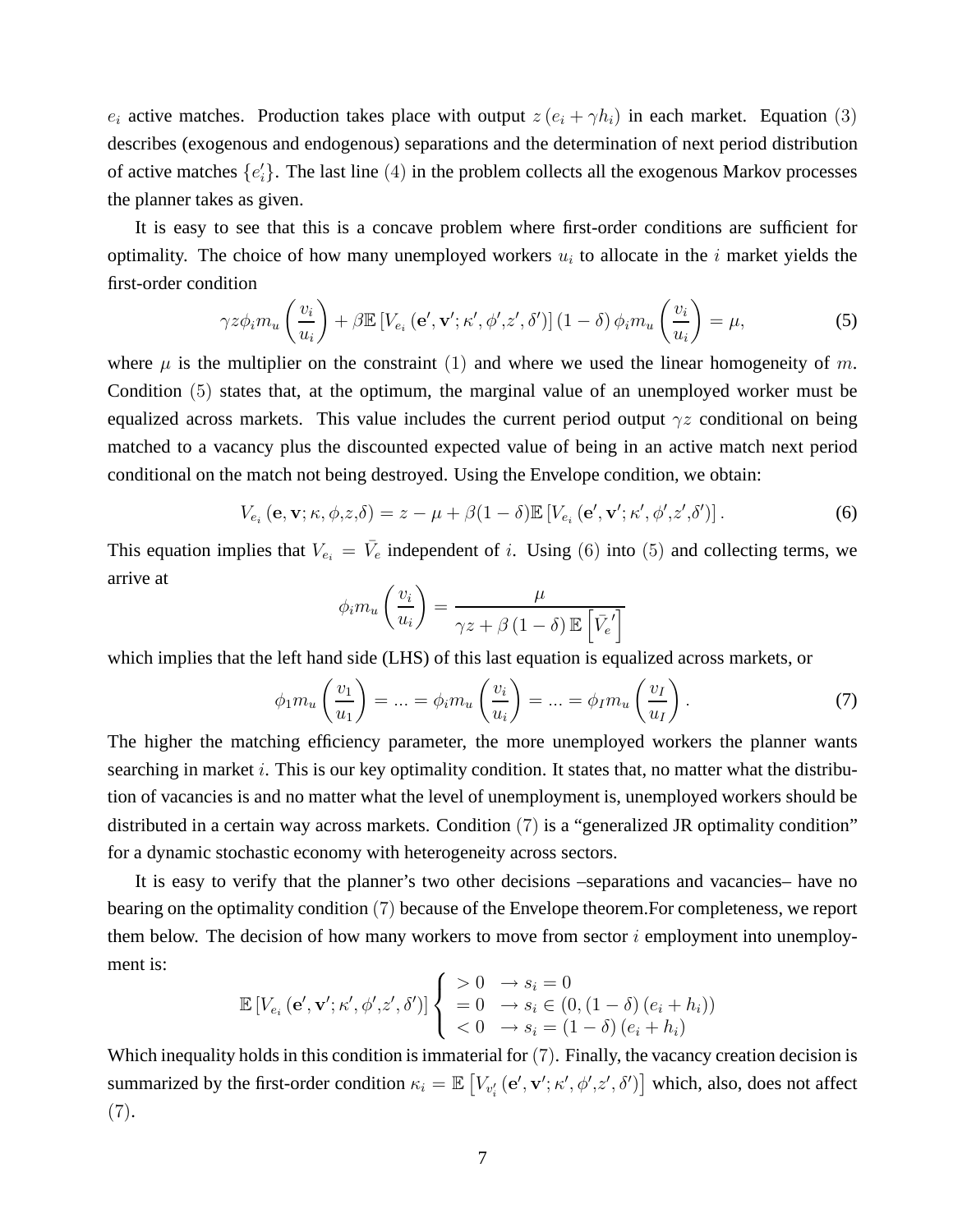### **2.2** Mismatch indexes with no heterogeneity in φ across markets

With no heterogeneity in  $\phi$ , the strict concavity of m implies that the planner wants to equate the vacancy-unemployment ratio across labor markets. Recall that, at every date  $t$ , before the planner chooses its allocation, the aggregate number of vacancies  $v_t$  and unemployed  $u_t$  is given. Let the aggregate market tightness be  $\theta_t$ . Optimality requires  $u_{it}^* = (1/\theta_t)v_{it}$ . The number of mismatched unemployed workers (i.e., unemployed searching in the wrong sector) is therefore

$$
u_t^M = \frac{1}{2} \sum_{i=1}^I |u_{it} - u_{it}^*| = \frac{1}{2} \sum_{i=1}^I \left| \frac{u_{it}}{u_t} - 1/\theta_t \frac{v_{it}}{u_t} \right| u_t = \frac{1}{2} \sum_{i=1}^I \left| \frac{u_{it}}{u_t} - \frac{v_{it}}{v_t} \right| u_t
$$

and, as a share of total unemployment at date  $t$ , is equal to

$$
\mathcal{M}_t^u = \frac{u_t^M}{u_t} = \frac{1}{2} \sum_{i=1}^I \left| \frac{u_{it}}{u_t} - \frac{v_{it}}{v_t} \right|.
$$
 (8)

Note that  $\mathcal{M}_t^u \in [0, 1]$  and in this sense it is an index. As explained,  $\mathcal{M}_t^u = 0$  when the shares of unemployment and vacancies are the same in every sector. When, instead, all unemployed workers are in markets with zero vacancies and all vacancies in markets with zero unemployed,  $\mathcal{M}_t^u = 1$ .

It is important to note that  $\mathcal{M}_t^u$  does not measure the extent to which unemployment would be reduced if we could eliminate mismatch. Even if workers searched in the wrong sector, they would find jobs at some (slower) rate. Conversely, even if unemployed workers were moved according to the optimal allocation  $u_{it}^*$ , they would still face the frictions arising from the within-market matching functions. The  $\mathcal{M}_t^u$  index is therefore an upper bound on the fraction of unemployment due to mismatch.

A more precise calculation demands computing how many additional hires would be generated by switching to the optimal allocation of unemployed workers across sectors. To make progress in addressing this issue, we must state an additional assumption, well supported by the data as we show below: the individual-market matching function  $m(u_i, v_i)$  is Cobb-Douglas, i.e.,

$$
h_{it} = \phi v_{it}^{\alpha} u_{it}^{1-\alpha}.
$$

Summing across market, with some simple algebra, we get an expression for the aggregate numbers of hires:

$$
h_t = \phi v_t^{\alpha} u_t^{1-\alpha} \cdot \left[ \sum_{i=1}^I \left( \frac{v_{it}}{v_t} \right)^{\alpha} \left( \frac{u_{i_t}}{u_t} \right)^{1-\alpha} \right]. \tag{9}
$$

The first term denotes the highest number of new hires that can be achieved under the optimal allocation where market tightness is equated (to the aggregate value) across sectors. Therefore, we can define an alternative mismatch index as:

$$
\mathcal{M}_t^h = 1 - \sum_{i=1}^I \left(\frac{v_{it}}{v_t}\right)^{1-\alpha} \left(\frac{u_{it}}{u_t}\right)^{\alpha}.
$$
 (10)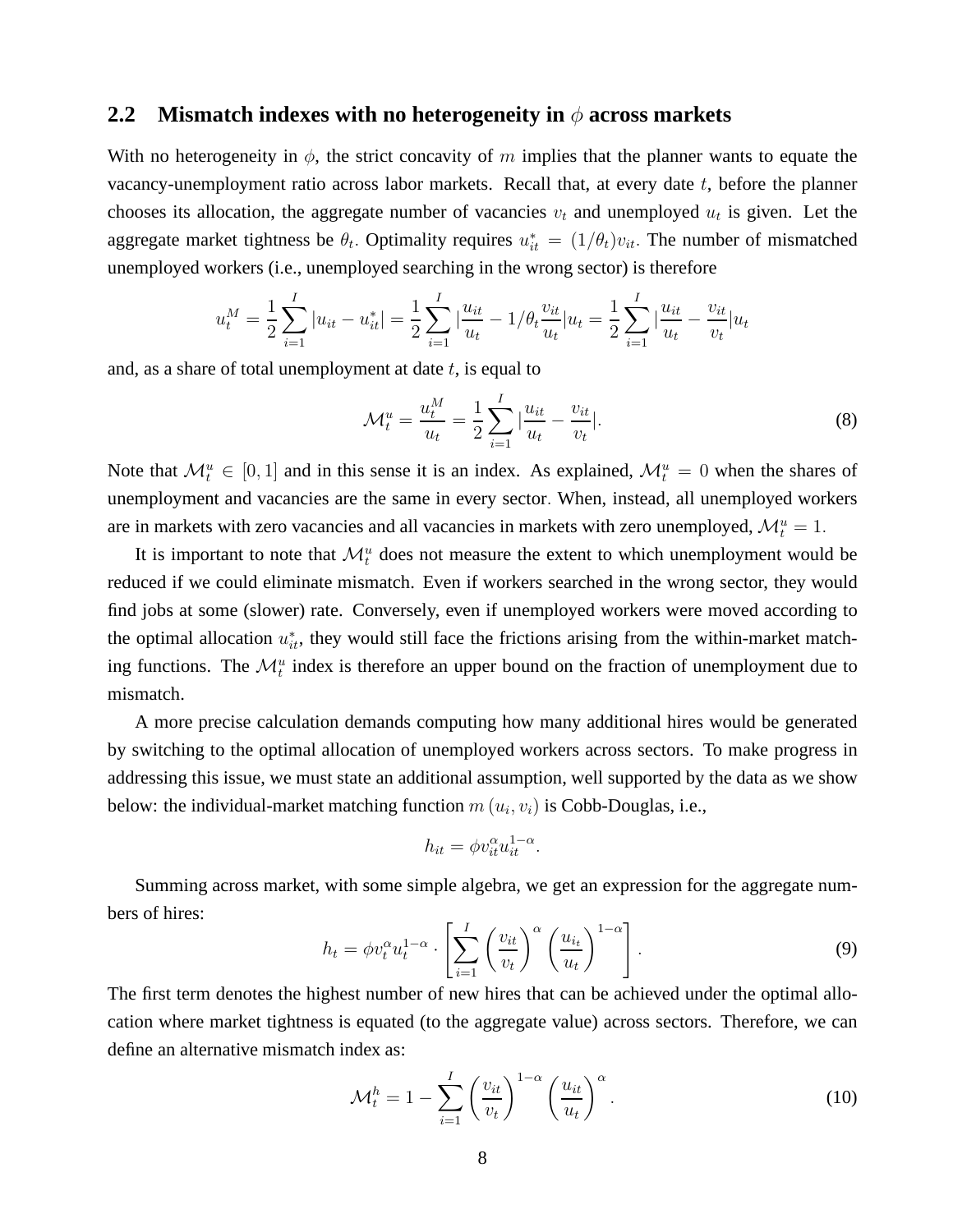The index  $\mathcal{M}_t^h \in [0, 1]$  measures precisely what fraction of hires is lost because of misallocation. To express it as a fraction of the observed hires, we would have to compute  $\mathcal{M}_t^h/\left(1-\mathcal{M}_t^h\right)$ . Since the aggregate matching function becomes

$$
h_t = \left(1 - \mathcal{M}_t^h\right) \cdot \phi \cdot v_t^{\alpha} u_t^{1-\alpha},
$$

the index  $\mathcal{M}_t^h$  captures the shift in the aggregate matching function due to a change in mismatch.

This second index allows us to compute the counterfactual frictional unemployment rate that would arise in absence of mismatch, i.e., when all unemployed workers search in the right sector. Let  $f_t = h_t/u_t$  be the job finding rate and, with a slight abuse of notation,  $s_t$  be the separation rate. In steady state, at date  $t = 0$ , actual unemployment is  $u_0 = s_0/(f_0 + s_0)$  and the unemployment rate purged of the mismatch component is  $u_0^* = s_0/(f_0^* + s_0)$  where  $f_0^* = f_0/(1 - \mathcal{M}_0^h)$ . Given an estimated sequence of  $\{\mathcal{M}_t^h\}$ , and given the observed sequence of separation and job finding rates  $\{s_t, f_t\}$  one can therefore compute the counterfactual frictional unemployment rate  $u_{t+1}^* =$  $s_t + (1 - s_t - f_t^*)$  $\binom{1}{t} u_t^*$  $\frac{1}{t}$ .

### **2.3 Mismatch indexes with heterogeneous matching efficiencies**

Suppose now that individual labor markets differ in their frictional parameter  $\phi_i$  and assume Cobb-Douglas matching function within markets, i.e.,  $h_{it} = \phi_i v_{it}^{\alpha} u_{it}^{1-\alpha}$ . From equation (7), rearranging the optimality condition dictating how to allocate unemployed workers between market  $1$  and market  $i$ , we arrive at:

$$
\frac{v_{1t}}{u_{1t}^*} = \left(\frac{\phi_i}{\phi_1}\right)^{\frac{1}{\alpha}} \cdot \frac{v_{it}}{u_{it}^*}.
$$

Summing across  $i$ 's

$$
\sum_{i=1}^{I} u_{it}^{*} = u_{t} = \left(\frac{u_{1t}^{*}}{v_{1t}}\right) \cdot \sum_{i=1}^{I} \left(\frac{\phi_{i}}{\phi_{1}}\right)^{\frac{1}{\alpha}} v_{it}
$$

$$
= \left(\frac{1}{\phi_{1}}\right)^{\frac{1}{\alpha}} \left(\frac{u_{1t}^{*}}{v_{1t}}\right) \cdot \sum_{i=1}^{I} \phi_{i}^{\frac{1}{\alpha}} v_{it}.
$$

Let  $v_{\phi t} \, \equiv \, \sum$ I  $i=1$  $\phi_i^{\frac{1}{\alpha}}v_{it}$ . Then re-expressing the above relationship for a generic market *i* (instead of market 1) and rearranging yields

$$
u_{it}^* = \phi_i^{\frac{1}{\alpha}} \cdot \left(\frac{v_{it}}{v_{\phi t}}\right) \cdot u_t.
$$
 (11)

Recall that

$$
u_t^M = \frac{1}{2} \sum_{i=1}^I |u_{it} - u_{it}^*|.
$$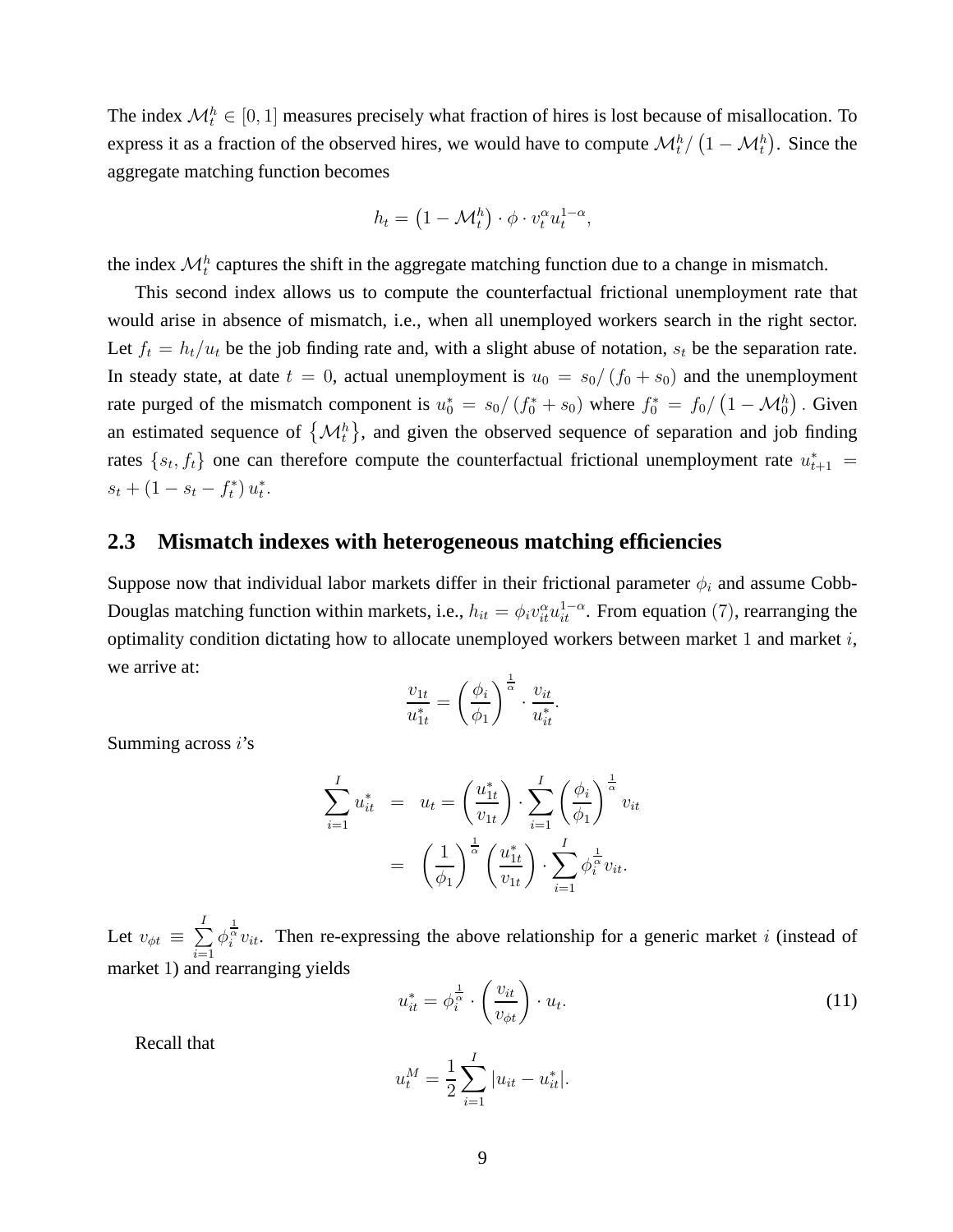Substituting the expression for  $u_{it}^*$  from  $(11)$  and rearranging we arrive at:

$$
u_t^M = \frac{1}{2} \sum_{i=1}^I \left| \frac{u_{it}}{u_t} - \phi_i^{\frac{1}{\alpha}} \left( \frac{v_{it}}{v_{\phi t}} \right) \right| u_t
$$

which, after some simple manipulations yields the mismatch index

$$
\mathcal{M}_{\phi t}^{u} = \frac{1}{2} \sum_{i=1}^{I} \left| \frac{u_{it}}{u_t} - \left( \frac{\phi_i}{\Phi_t} \right)^{\frac{1}{\alpha}} \cdot \frac{v_{it}}{v_t} \right| \tag{12}
$$

where

$$
\Phi_t = \left[\sum_{i=1}^I \phi_i^{\frac{1}{\alpha}} \left(\frac{v_{it}}{v_t}\right)\right]^\alpha \tag{13}
$$

is a CES aggregator of the market-level matching efficiencies weighted by their vacancy share. The index in (12) is similar to the index (8) derived for the homogeneous markets case, except for the adjustment term in brackets which equals  $1$  when there is no heterogeneity in  $\phi_i.$  The interpretation of this index is exactly the same as before: it measures the fraction of unemployed who are misallocated relative to the first best.

Let's now turn to the other alternative index measuring shifts in the aggregate matching function. Assuming that the local matching function is Cobb-Douglas with heterogeneous matching efficiencies and summing across sectors, we get the following expression for the optimal aggregate number of hires

$$
h_t^* = v_t^\alpha u_t^{1-\alpha} \left[ \sum_{i=1}^I \phi_i \left( \frac{v_{it}}{v_t} \right)^\alpha \left( \frac{u_{it}^*}{u_t} \right)^{1-\alpha} \right]. \tag{14}
$$

Substituting the optimality condition  $(11)$  in equation  $(14)$ , we arrive at:

 $h_t^* = v_t^{\alpha} u_t^{1-\alpha} \Phi_t$ 

where  $\Phi_t$  is defined in equation (13).

Similarly, we can define the total number of observed new matches as

$$
h_t = v_t^{\alpha} u_t^{1-\alpha} \left[ \sum_{i=1}^I \phi_i \left( \frac{v_{it}}{v_t} \right)^{\alpha} \left( \frac{u_{it}}{u_t} \right)^{1-\alpha} \right]
$$

and the counterpart of (10) in the heterogeneous markets case becomes

$$
\mathcal{M}_{\phi t}^{h} = 1 - \sum_{i=1}^{I} \left(\frac{\phi_{i}}{\Phi_{t}}\right) \left(\frac{v_{it}}{v_{t}}\right)^{\alpha} \left(\frac{u_{it}}{u_{t}}\right)^{1-\alpha}.
$$
 (15)

Finally, one can rewrite the aggregate matching function as:

$$
h_t = \left(1 - \mathcal{M}^h_{\phi t}\right) \cdot \Phi_t \cdot v_t^{\alpha} u_t^{1-\alpha} \tag{16}
$$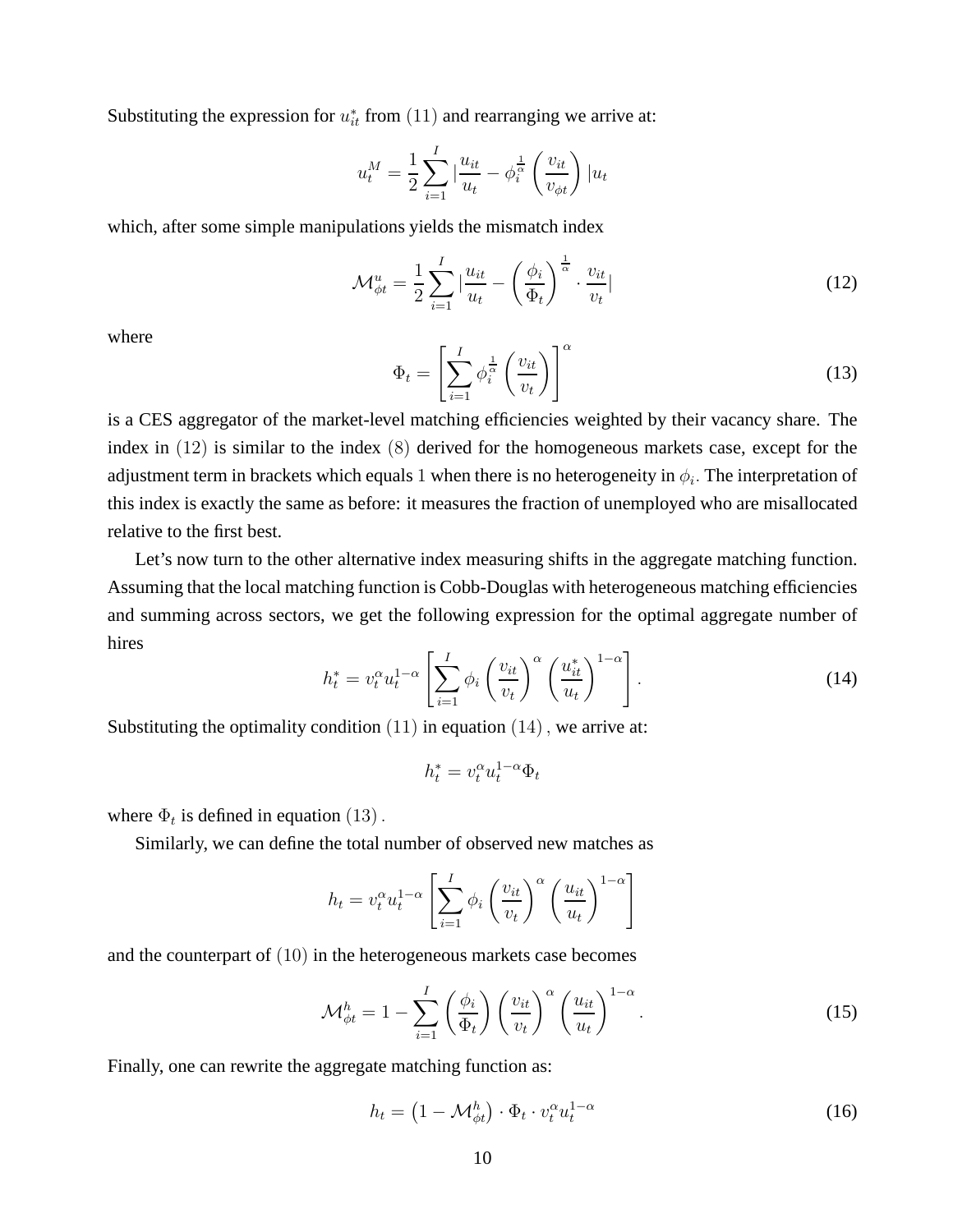which highlights that a shift in the aggregate matching function can have two separate sources: 1) a change in misallocation of idle labor across markets which affects  $\mathcal{M}_{\phi t}^h$ ; 2) shifts in the demand for labor across sectors that, through a composition effect in the vacancy distribution, change the average value of matching efficiency  $\Phi_t$ .

### **2.4 The economy with heterogeneous productivity**

We now generalize our environment to allow for sectoral level stochastic productivity  $y = \{y_1, ..., y_I\}$ . Let  $\Gamma_y(y', y)$  be the law of motion of the sector-specific productivity shock and assume it is either degenerate along its diagonal (time-invariant heterogeneity) or a martingale.<sup>7</sup> The production function in each market is linear in labor and  $zy_i$  is output per worker in market i. We also let agents decide whether to participate in the labor force. Let  $\ell = \sum$ I  $i=1$  $(e_i + u_i) \leq 1$  be the aggregate labor force. The decision to participate takes place at the end of the period, just before vacancy creation. Finally, assume that unemployed workers suffer (linear) disutility  $b^8$ .

The new planner problem can be written as:

$$
V(u, \mathbf{e}, \mathbf{v}; \kappa, \phi, \mathbf{y}, z, \delta) = \max_{\{u_i, s_i, \ell', v_i'\}} \sum_{i=1}^{I} (zy_i e_i + \gamma z y_i h_i - \kappa_i v_i') - bu + \beta \mathbb{E}[V(u', \mathbf{e}', \mathbf{v}'; \kappa', \phi', \mathbf{y}', z', \delta')]
$$
  
s.t. :  

$$
u \geq \sum_{i=1}^{I} u_i
$$
  

$$
h_i = \phi_i m(u_i, v_i)
$$
  

$$
e'_i = (1 - \delta) (e_i + h_i) - s_i
$$
  

$$
u' = \ell' - \sum_{i=1}^{I} e'_i
$$
  

$$
\Gamma_{z, \delta}(z', \delta'; z, \delta), \Gamma_{\kappa}(\kappa'; \kappa, z', \delta'), \Gamma_{\phi}(\phi'; \phi, z', \delta'), \Gamma_{y}(y', y)
$$
 (17)

The difference with the problem in Section 2.1 is that, because the size of the labor force is endogenous, we must keep track of the total number of unemployed workers besides the distribution of employment. The additional constraint (17) is precisely the law of motion of this additional state.

The choice of how many unemployed workers to allocate in market  $i$  yields the first-order condition

$$
\gamma z y_i \phi_i m_u \left(\frac{v_i}{u_i}\right) + \beta \mathbb{E}\left[-V_u\left(u',\mathbf{e}',\mathbf{v}';\kappa',\phi',\mathbf{y}',z',\delta'\right) + V_{e_i}\left(\mathbf{e}',\mathbf{v}';\kappa',\phi',\mathbf{y}',z',\delta'\right)\right] \left(1-\delta\right) \phi_i m_u \left(\frac{v_i}{u_i}\right) = \mu, \tag{18}
$$

<sup>&</sup>lt;sup>7</sup>Note also that  $\Gamma_y$  does not depend on  $z'$  or  $\delta'$ .

<sup>&</sup>lt;sup>8</sup>We normalize output of a nonparticipant to zero, and hence one can interpret b as the utility (or production) of a nonemployed net of the disutility of search.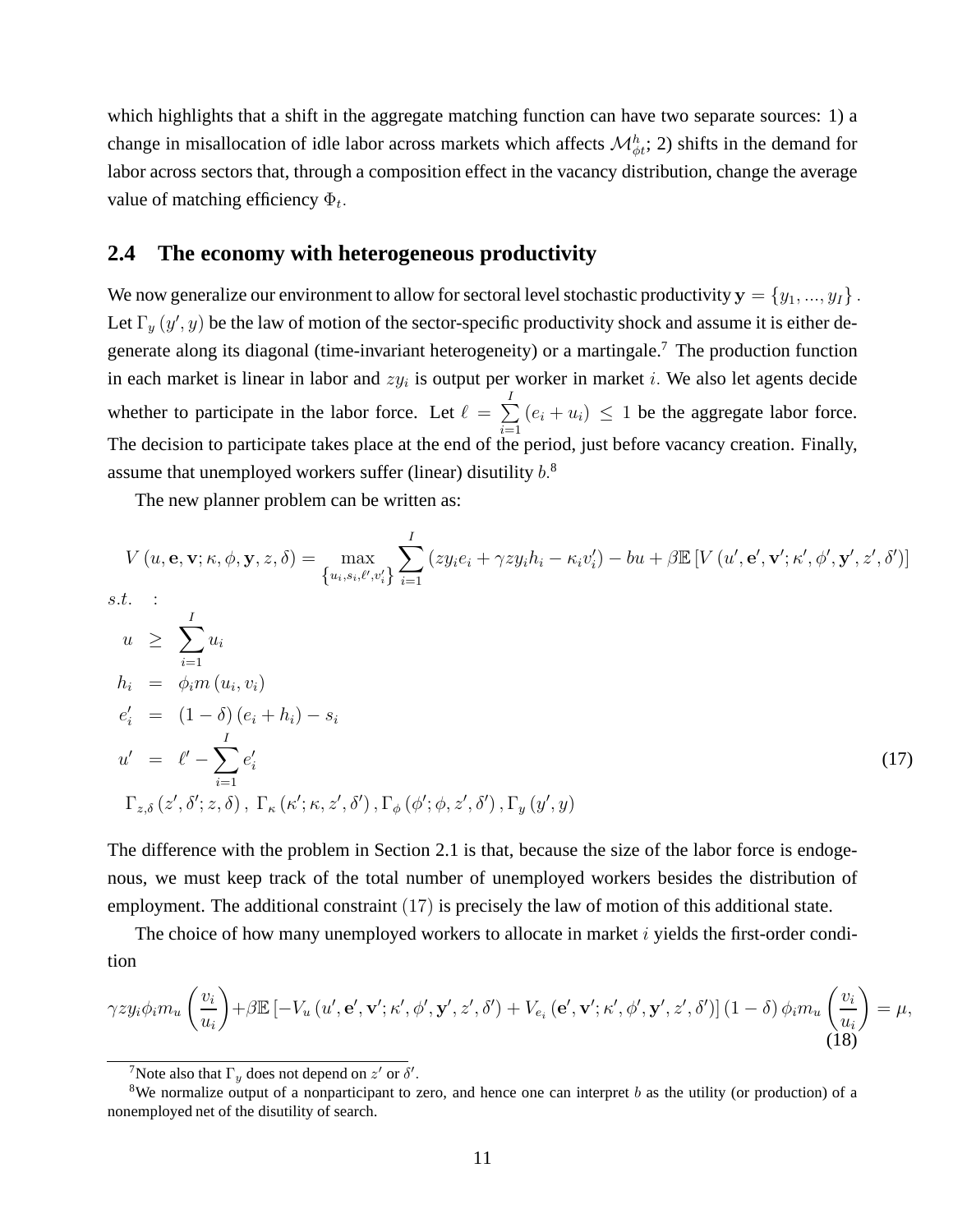Using the Envelope conditions, we obtain:

$$
V_u(u, \mathbf{e}, \mathbf{v}; \kappa, \phi, \mathbf{y}, z, \delta) = \mu - b \tag{19}
$$

$$
V_{e_i}(u, \mathbf{e}, \mathbf{v}; \kappa, \phi, \mathbf{y}, z, \delta) = z y_i + \beta (1 - \delta) \mathbb{E} \left[ V_{e_i}(u', \mathbf{e}', \mathbf{v}'; \kappa', \phi', \mathbf{y}', z', \delta') \right]. \tag{20}
$$

According to the first condition, the marginal value of an unemployed worker equals to its shadow price for the planner net of the disutility b. Consider now the decision on the labor force size next period  $\ell'$  which states that

$$
\mathbb{E}\left[V_u\left(u',\mathbf{e}',\mathbf{v}';\kappa',\mathbf{y}',\phi',z',\delta'\right)\right]=0,\tag{21}
$$

i.e. the marginal expected value of moving a nonparticipant into job search should be equal to its value as nonparticipant, which is normalized to zero.<sup>9</sup> Combining (21) with (19), we note that the planner will choose the size of the labor force so that the expected shadow value of an unemployed worker  $\mathbb{E}\left[\mu'\right]$  equals its disutility  $b^{10}$ .

Using (21) into (18), the optimality condition for the allocation of unemployed workers across sectors becomes

$$
\gamma z y_i \phi_i m_u \left(\frac{v_i}{u_i}\right) + \beta \left(1 - \delta\right) \mathbb{E} \left[\bar{V}_e' y_i'\right] \phi_i m_u \left(\frac{v_i}{u_i}\right) = \mu. \tag{22}
$$

Because of the assumptions made on  $\Gamma_y(y', y)$ , equation (22) becomes

$$
y_i \phi_i m_u \left(\frac{v_i}{u_i}\right) = \frac{\mu}{\gamma z + \beta (1 - \delta) \mathbb{E} \left[\bar{V}_e^{\prime}\right]}
$$

which implies that the left hand side of this last equation is equalized across markets, yielding the generalized JR condition:

$$
y_1 \phi_1 m_u \left(\frac{v_1}{u_1}\right) = \dots = y_i \phi_i m_u \left(\frac{v_i}{u_i}\right) = \dots = y_I \phi_I m_u \left(\frac{v_I}{u_I}\right). \tag{23}
$$

As before, the separation decision and the vacancy creation decision do not alter condition (23).

#### **2.4.1 Mismatch indexes with heterogeneous productivities**

It is useful to define "overall market efficiency" as the product  $x_i \equiv y_i \phi_i$  of productive and matching efficiency of sector  $i$ . The optimality condition dictating how to allocate unemployed workers between market 1 and market  $i$  is:

$$
\frac{v_{1t}}{u_{1t}^*} = \left(\frac{x_i}{x_1}\right)^{\frac{1}{\alpha}} \cdot \frac{v_{it}}{u_{it}^*}
$$
\n(24)

<sup>&</sup>lt;sup>9</sup>We are assuming an interior solution, i.e. we implicitly assume the population is large enough to move workers in and out of the labor force to achieve equalization between  $\mathbb{E}(\mu')$  and b.

<sup>&</sup>lt;sup>10</sup>It is clear that our result is robust to allowing b to be stochastic and correlated with  $(z, \delta)$ .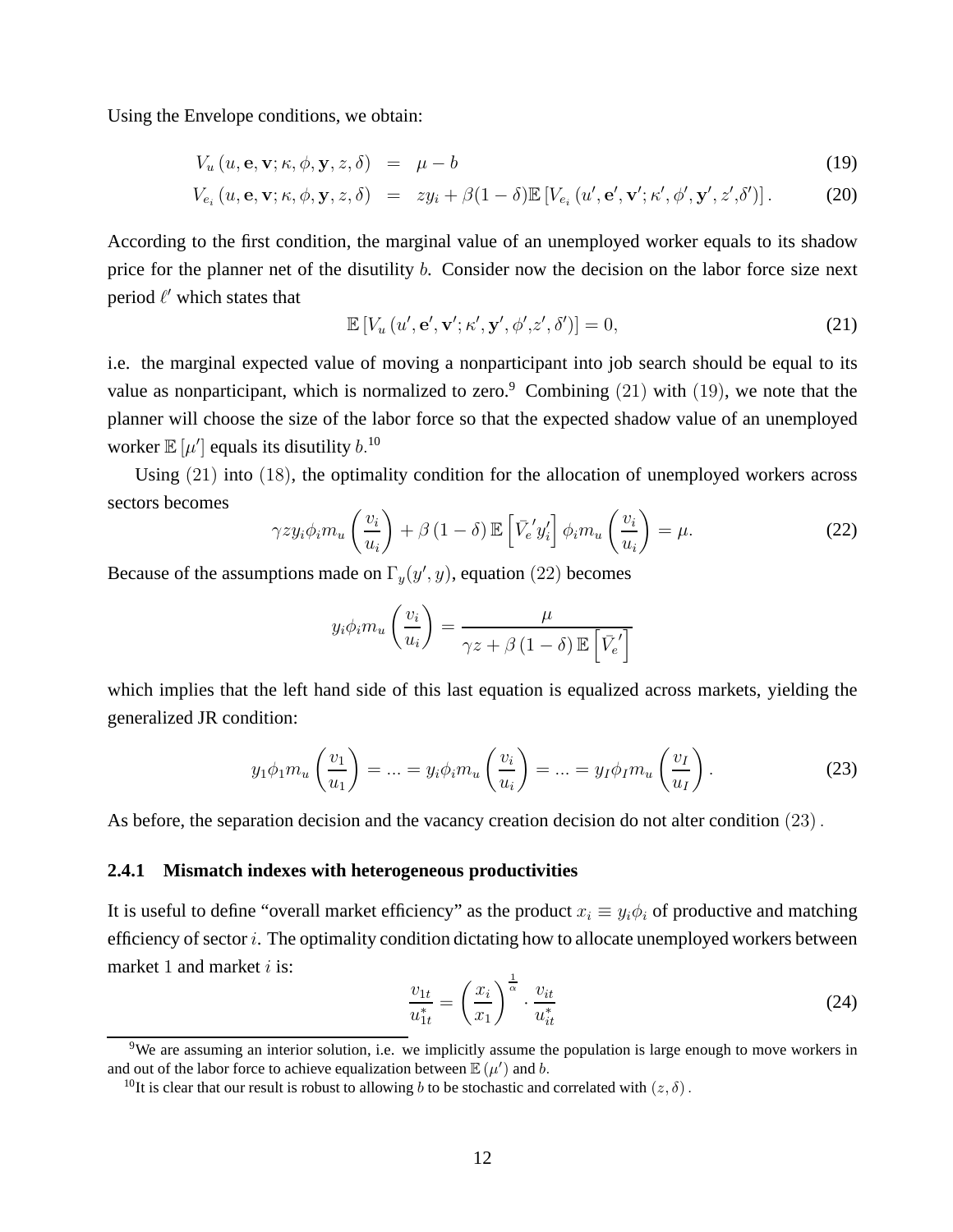and the new mismatch index becomes

$$
\mathcal{M}_{xt}^u = \frac{1}{2} \sum_{i=1}^I \left| \frac{u_{it}}{u_t} - \left( \frac{x_i}{X_t} \right)^{\frac{1}{\alpha}} \cdot \frac{v_{it}}{v_t} \right| \tag{25}
$$

where

$$
X_t = \left[\sum_{i=1}^I x_i^{\frac{1}{\alpha}} \left(\frac{v_{it}}{v_t}\right)\right]^\alpha \tag{26}
$$

is a CES aggregator of the market-level overall efficiencies weighted by their vacancy share.

Turning to our alternative index, define the highest number of hires that can be obtained by optimally allocating the available unemployed workers as

$$
h_t^* = v_t^\alpha u_t^{1-\alpha} \left[ \sum_{i=1}^I \phi_i \left( \frac{v_{it}}{v_t} \right)^\alpha \left( \frac{u_{it}^*}{u_t} \right)^{1-\alpha} \right]. \tag{27}
$$

Substituting the optimality condition  $(24)$  in equation  $(27)$ , we arrive at:

$$
y_t^* = v_t^{\alpha} u_t^{1-\alpha} \Phi_t^y
$$

where

$$
\Phi_t^y = \frac{\sum\limits_{i=1}^I \left(\phi_i^{\frac{1}{\alpha}} \cdot y_i^{\frac{1-\alpha}{\alpha}}\right) \left(\frac{v_{it}}{v_t}\right)}{\left[\sum\limits_{i=1}^I \left(\phi_i y_i\right)^{\frac{1}{\alpha}} \left(\frac{v_{it}}{v_t}\right)\right]^{1-\alpha}}.
$$

Since total new hires are

$$
h_t = v_t^{\alpha} u_t^{1-\alpha} \left[ \sum_{i=1}^I \phi_i \left( \frac{v_{it}}{v_t} \right)^{\alpha} \left( \frac{u_{it}}{u_t} \right)^{1-\alpha} \right],
$$

we obtain the counterpart of (15)

$$
\mathcal{M}_{xt}^{h} = 1 - \sum_{i=1}^{I} \left(\frac{\phi_i}{\Phi_t^y}\right) \left(\frac{v_{it}}{v_t}\right)^{\alpha} \left(\frac{u_{it}}{u_t}\right)^{1-\alpha} \tag{28}
$$

which measures the fraction of output from new hires lost because of mismatch unemployment at date t. As explained in Section 2.2, this index can be used to construct a counterfactual rate of frictional unemployment in absence of mismatch.

In the paper, we also use the notation  $\mathcal{M}_{yt}^u$  and  $\mathcal{M}_{yt}^h$  to denote indexes for an economy where there is productivity heterogeneity but all markets have the same matching efficiency  $\phi$ .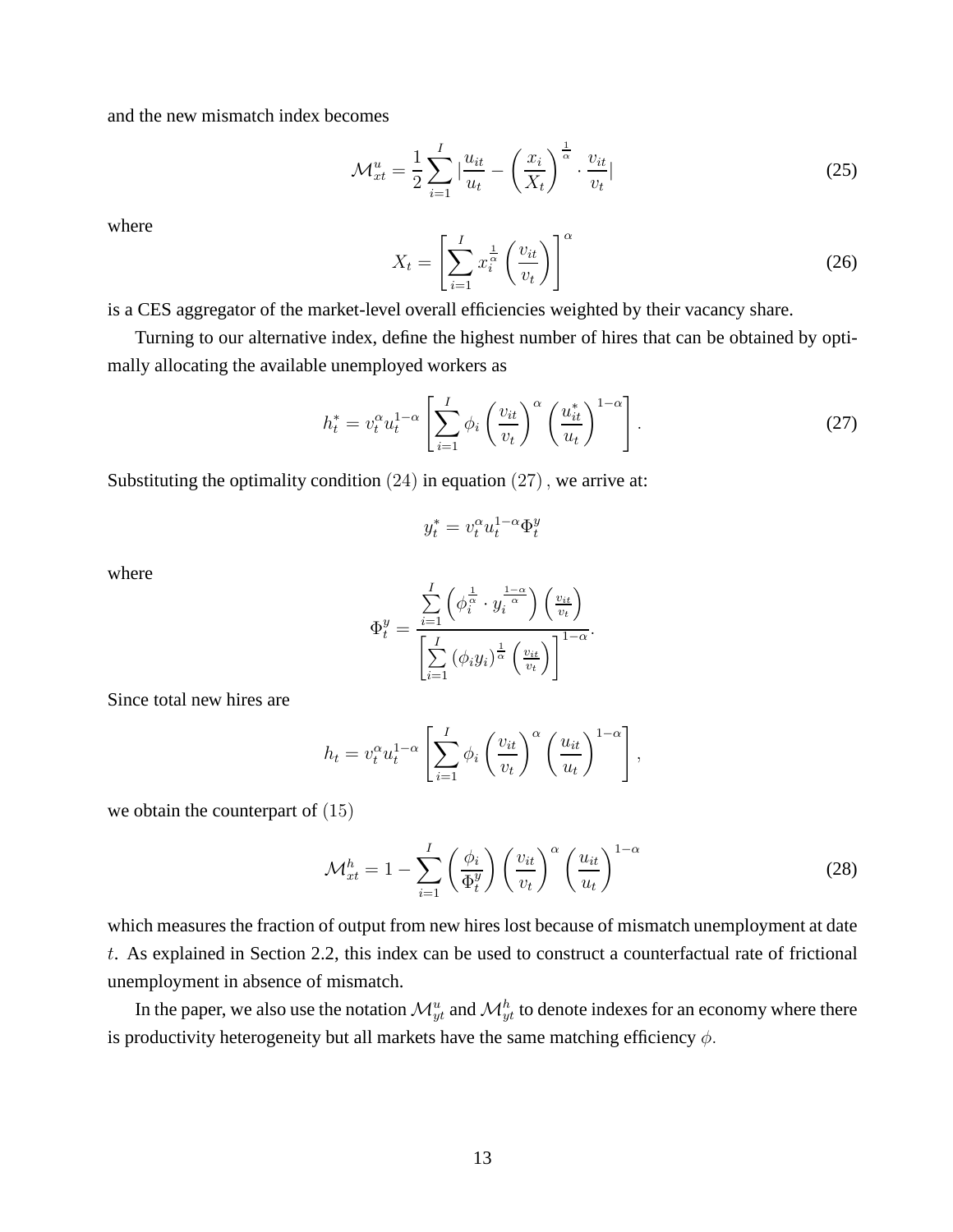### **2.5 Taking stock**

Our mismatch indexes measure the fraction of unemployed workers misallocated (and the consequent fraction of hires lost) relative to a first best benchmark. This allows us to quantify the portion of observed unemployment due to mismatch in the labor market between idle labor and vacant jobs in two ways. The first way (through  $\mathcal{M}_t^u$ ) is an upper bound but, in its simplest form, it does not require any functional form assumption on the sectoral matching function. The second (through  $\mathcal{M}_t^h$ ) yields a more precise estimate but hinges on the unit elasticity specification for the sectoral matching function.

Our methodology is based on comparing the actual  $(u_i, v_i)$  distribution to the optimal distribution in an environment with costless labor mobility. In this sense, as noted in the Introduction, it should be viewed as a measurement device that delivers an "ideal" notion of total mismatch, as misallocation relative to an optimal unemployment distribution in the absence of *any* frictions across markets. In particular, we have abstracted from any moving or retraining costs that an unemployed worker may incur when she searches in a different sector than her original one, as well as any other sources of frictions across markets.

A partial list of these other sources of possible frictions includes incomplete insurance, imperfect information, wage rigidities, or government policy distortions. Under incomplete insurance, workers may choose not to switch occupation because of the temporary earnings loss associated to their productivity in the new occupation ( $\gamma$  < 1 in our set up).<sup>11</sup> In the presence of imperfect information, workers may be reluctant to move because they do not know where the vacant jobs are or what their prospects are in the new location, new occupation or new industry. With wage rigidities, workers may choose not to move because wages remain relatively high (low) in the declining (expanding) sectors. Finally, generous unemployment benefits or distortions in housing policies may prevent mobility, or sector specific taxes/transfers may be a source of misallocation.

We leave to future work a model of mismatch that analyzes the contributions of these various costs and distortions to equilibrium mismatch. Such a model would allows us to determine which component of mismatch, if any, can be considered as "efficient", and to study the effects of various shocks and policies on mismatch. A partial step in the direction of decomposing mismatch into components attributable to various causes could be to pursue a variation of our approach, which would let the planner explicitly take into account moving or retraining costs, while doing away with other possible frictions that may limit mobility across markets. We have not yet solved for the optimal allocation under this alternative scenario. It is reasonable to conjecture that we would obtain a lower level of mismatch (and hence our current calculations should be interpreted as *upper bounds for the level of mismatch unemployment*), but one would not expect that the dynamics of the index over time

 $11$ In our model of Section 2.3, earnings are equally uncertain in all occupations, but as explained we can allow for different dispersion in different occupations. With incomplete markets, mobility towards occupations with higher (lower) uncertainty will be lower (higher) than in the first best, ceteris paribus.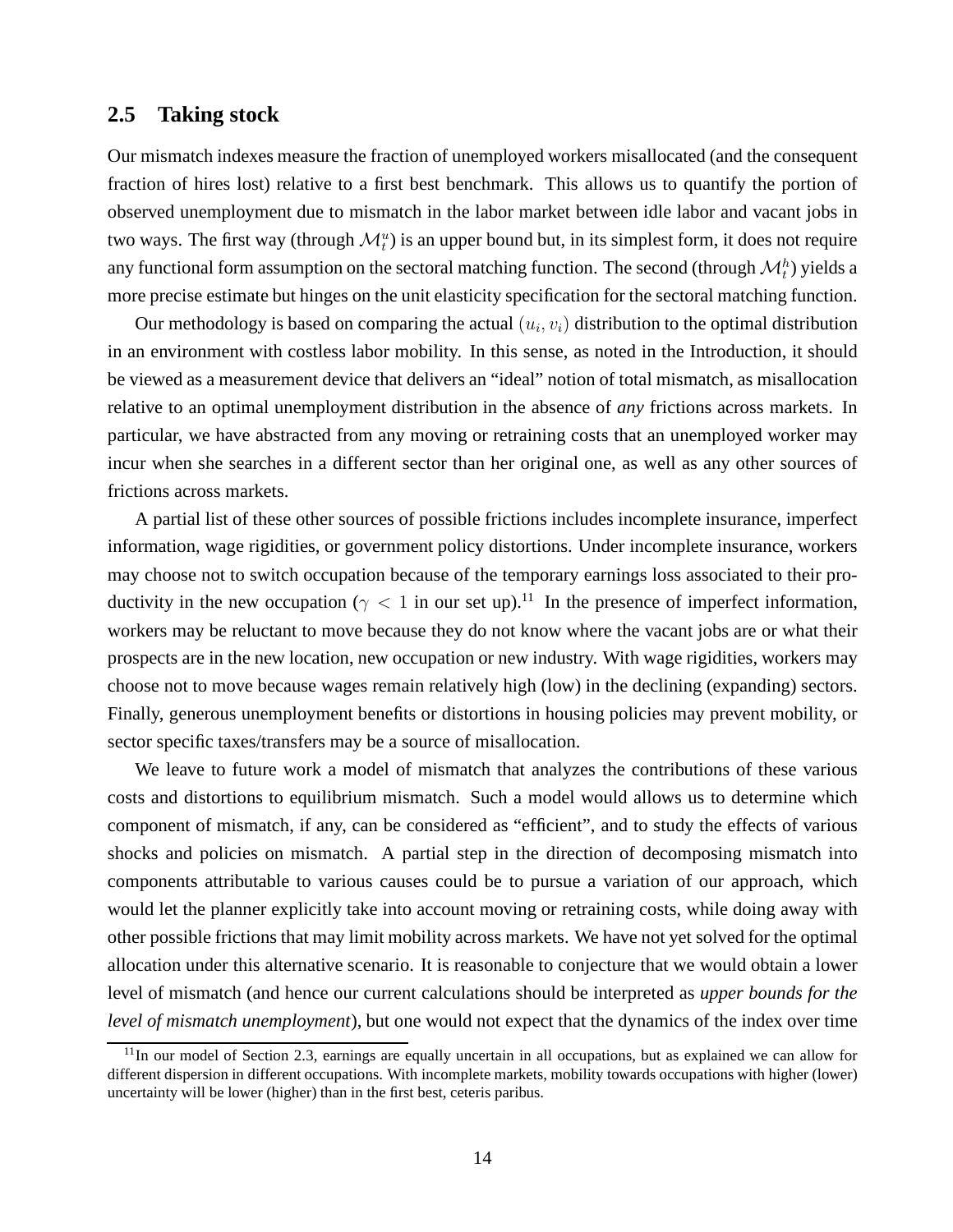would be much affected.

In sum, our mismatch measures are based on a comparison between the planner's optimal allocation of unemployment and vacancies, where all potential sources of cross-market frictions do not play a role, and the actual allocation. As such, they can be interpreted as measures of "total" mismatch. An additional advantage of our current approach is that it allows us to construct some simple and informative mismatch indexes which can be easily computed from repeated cross-sectional data on the distribution of unemployment and vacancies across labor markets, without the need to solve complex dynamic equilibrium models featuring all the forces discussed above.

### **3 Mismatch in the U.K. labor market**

We begin this section by describing the data. Next we analyze the issue of specification of the matching function at the sectoral level. Finally, we present the analysis of mismatch in the U.K. labor market.

### **3.1 Data Description**

Our analysis requires detailed information on vacancies and unemployment. In particular, for each labor market we consider, we need monthly vacancy and unemployment statistics. We make use of the administrative data collected by local employment agencies that are available through Nomis.<sup>12</sup> The vacancy stocks and flows come from Jobcentre Plus Vacancy Statistics and the unemployment counts are from Jobseeker's Allowance Claimant Counts.<sup>13</sup> Both the vacancy and unemployment stocks and flows are available starting in 2005 on a monthly basis. The administrative data have the advantage of being available at a regular basis and at a disaggregated level which is ideal for analysis of mismatch. The only drawback of the data is its coverage. Not all vacancies are reported to the Jobcentres and not all unemployed qualify or choose to collect jobseekers' allowance. Thus employers and workers who do not use Jobcentres as one of their search channels are not captured by the administrative data. In particular, low-skill occupations are likely to be over-represented in the vacancy data.

Both unemployment and vacancy counts are available for 2-, 3-, 4-digit occupation codes and for different TTWAs (travel-to-work areas).<sup>14</sup> Throughout the analysis for the U.K. we focus on the

<sup>12</sup>https://www.nomisweb.co.uk/Default.asp

 $13P$ issarides (1986), Layard and Nickell (1986), Jackman and Roper (1987) all used published vacancy statistics notified to the Employment Service run by the Department of Employment for their analysis of mismatch for 1960s and 1970s. The vacancy data used in these studies can be thought of as the predecessor of the Jobcentre vacancy data. More recently, Coles and Smith (1996) and Burgess and Profit (2001) both used the Jobcentre data to estimate matching functions for TTWAs for the UK between 1985-1995.

<sup>&</sup>lt;sup>14</sup>TTWAs are defined by the Office for National Statistics as zones that are labor market areas. The fundamental criterion is that, of the resident economically active population, at least 75% actually work in the area, and that, of everyone working in the area, at least 75% live in the area. 243 TTWAs were defined in 2007 by using 2001 Census data.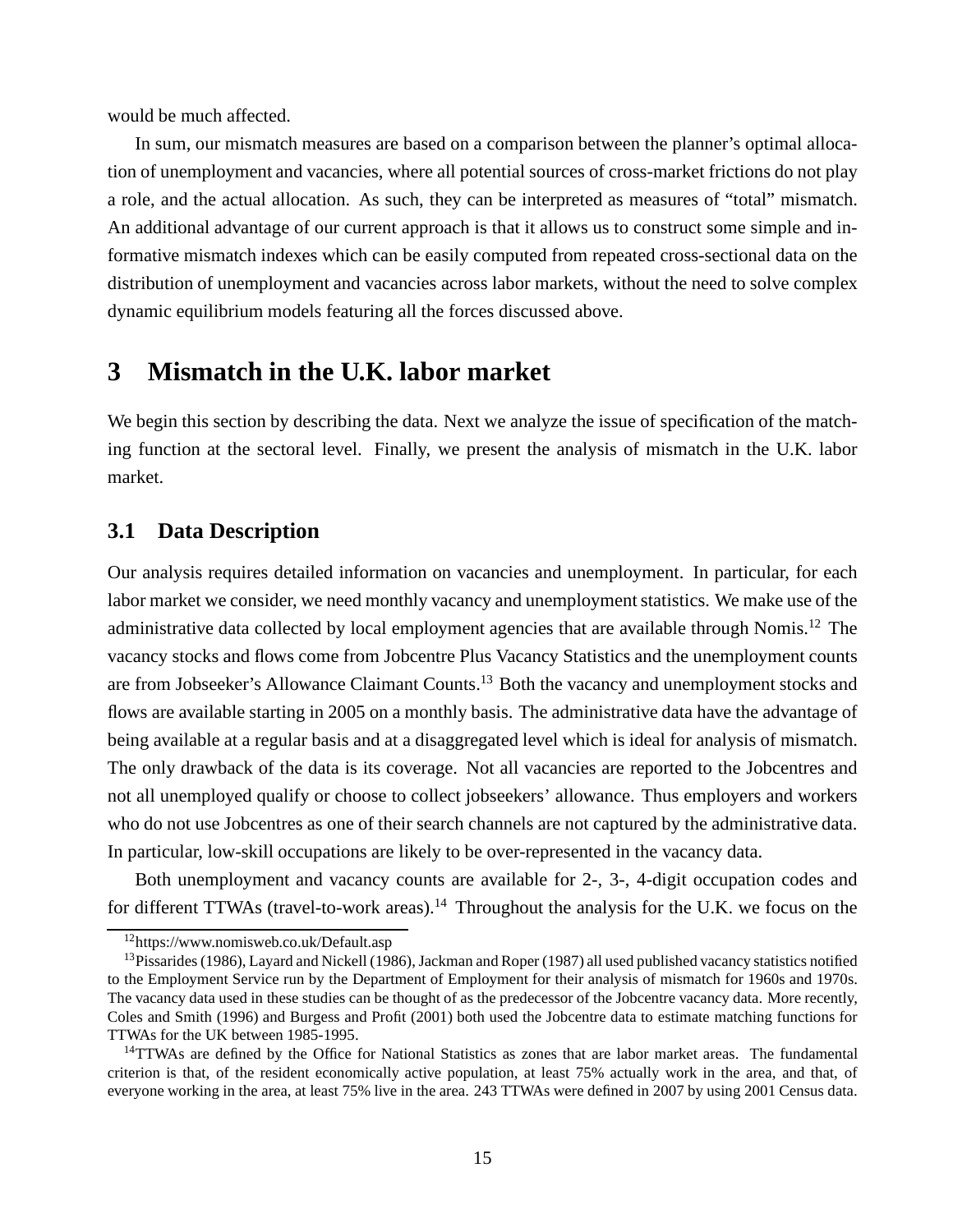following definitions of labor markets: 1) 2-digit level occupations; 2) 3-digit level occupations; 3) Travel To Work Areas (henceforth, TTWA's); 4) 2-digit level occupations and TTWA's. The first two definitions will enable us to study occupational mismatch; the third refers to geographic mismatch, and the last one defines a local labor market as a specific occupation in a given location.

We use *unfilled live vacancies* as our measure of stock of vacancies and the total claimant count as our measure of stock of unemployment. Both of these stocks are reported at the end of each month. As for the number of total matches formed in a given month we use *vacancy outflows* corresponding to the number of outflow of vacancies during a given month.<sup>15</sup>

We start our analysis from July 2006. This choice is motivated by a change in Jobcentre Plus's vacancy handling procedure which was introduced in May 2006. In particular, prior to May 2006, vacancies notified to Jobcentre Plus were followed up with the employer to ascertain whether (a) they should remain available to jobseekers, or (b) they should be closed or had been filled by clients referred by Jobcentre Plus. Starting from May 2006 vacancies notified to Jobcentre Plus have a fixed closure date. Vacancies are automatically withdrawn on the closure date unless the employer advises that a later closure date is required. Due to this change, there is a sharp decline in the number of live unfilled vacancies in May 2006.

Starting in March 2007, ONS added UK armed forces vacancies into the data under "Protective Service Occupations" ( $SOC = 33$ ) and "Protective Service Officers" ( $SOC=117$ ). This caused approximately a ten-fold increase in the number of vacancies in these occupations. Also, all the UK armed forces vacancies were allocated to the "Lincoln" Travel to Work Area. To resolve this issue, we have excluded these occupations and geographical area from our analysis. Lastly, there was an irreconcilable spike in vacancy outflows for "administrative occupations: government and related organizations" (SOC=411) in May 2009. We impute the May 2009 value by taking the average of April 2009 and June 2009. The aggregate 2-digit occupation code (SOC=41) was also imputed for May 2009 in the same way.

Figure 5 (left panel) shows the total number claimants together with unemployment measured by the Labor Force Survey. As expected, survey-based unemployment is higher than claimant count unemployment since not all unemployed workers collect Job Seekers Allowance. The level of claimant count unemployment is about two thirds of labor force unemployment. However, the two measures are highly correlated with a correlation of 0.98. In the right panel, we plot the Jobcentre Plus's vacancy measure against the Office of National Statistics' (ONS) economy-wide survey-based vacancy measure. Similar to unemployment, Jobcentre vacancy measure lies below the ONS measure. However, the two series are again highly correlated with a correlation coefficient of 0.90.

<sup>&</sup>lt;sup>15</sup>Another possibility is to use claimant off-flows who reported finding work as a measure of matches. However, the percentage of off-flows with a "not known" or "failed to sign" destination has increased since the start of the series (representing 44% of total UK off-flows in July 2009) complicating the interpretation of the decline in unemployment outflows. This is because the completion levels of the forms filled in by Job Seekers's Allowance leavers have decreased.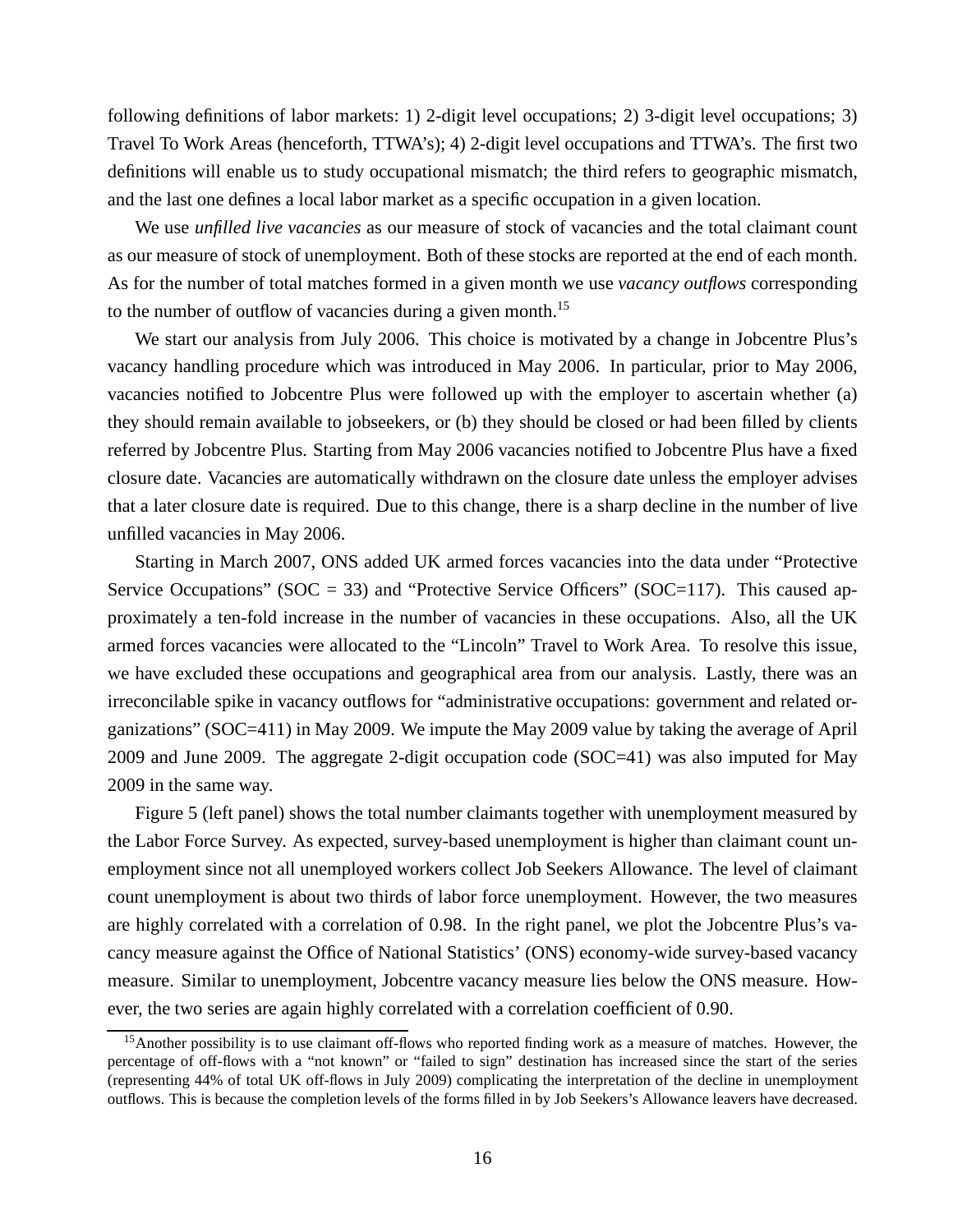The wage data that we use to calculate mismatch for low- and high-wage occupations come from the Annual Survey of Hours and Earnings (ASHE) which provides information about the levels, distribution and make-up of earnings and hours paid for employees within industries, occupations and regions.

#### **3.1.1 Measurement error in vacancies**

As discussed above, one of the challenges we face is that the Jobcentre Plus vacancy data may overrepresent low-skilled occupations. Suppose that true vacancies  $(V_{it})$  in market i are a factor  $\mu_i^v$  of the observed vacancies  $(v_{it})$ , i.e.,  $V_{it} = v_{it} \mu_i^v$ . Similarly, since hires are measured as vacancy outflows,  $H_{it} = h_{it} \mu_i^v$ , where  $H_{it}$  are the true hires. Since this problem appears to be less severe for claimant count data, we assume that measurement error in unemployment is constant across markets, i.e.,  $U_{it} = u_{it} \mu^u$ . In other words, there is incomplete coverage in unemployment data, but no systematic differences across occupations or geographical areas.

For simplicity, consider the economy of Section 2.2 without productivity or matching efficiency heterogeneity. Recall that the mismatch index is

$$
\mathcal{M}_t^u = \frac{1}{2} \sum_{i=1}^I \left| \frac{U_{it}}{U_t} - \frac{V_{it}}{V_t} \right|
$$
  
= 
$$
\frac{1}{2} \sum_{i=1}^I \left| \frac{u_{it}}{u_t} - \frac{v_{it} \mu_i^v}{\sum_{i=1}^I v_{it} \mu_i^v} \right|
$$

where the second line expresses the index in terms of observable variables. Rearranging, we obtain

$$
\mathcal{M}_{\mu t}^{u} = \frac{1}{2} \sum_{i=1}^{I} \left| \frac{u_{it}}{u_{t}} - \frac{\mu_{i}^{v}}{\sum_{i=1}^{I} \left( \frac{v_{it}}{v_{t}} \right) \mu_{i}^{v}} \cdot \frac{v_{it}}{v_{t}} \right|, \tag{29}
$$

which is the mismatch index corrected for measurement error in vacancies.

Is it possible to identify measurement error in vacancies  $\mu_i^v$  in each sector? With Cobb-Douglas specification, the true sectoral matching function is  $H_{it} = \phi_t V_{it}^\alpha U_{it}^{1-\alpha}$ . Substituting observed variables measured with error in place of true ones, we arrive at

$$
h_{it}\mu_i^v = \phi_t (v_{it}\mu_i^v)^\alpha (u_{it}\mu^u)^{1-\alpha}
$$
  

$$
h_{it} = \phi_t \cdot (\mu^u)^{1-\alpha} \cdot \left(\frac{1}{\mu_i^v}\right)^{1-\alpha} v_{it}^\alpha u_{it}^{1-\alpha}
$$

Therefore, in a panel regression of log hires on log vacancies and log unemployment augmented with time dummies and fixed sector-specific effect, the estimated sector fixed effect is  $(\mu_i^v)^{\alpha-1}$ . Given an estimate of  $\alpha$ , one can therefore obtain an estimate of  $\mu_i^v$ . For example, sectors where vacancies are especially underreported (i.e.,  $\mu_i^v >> 1$ ) will look like sectors with lower matching efficiency because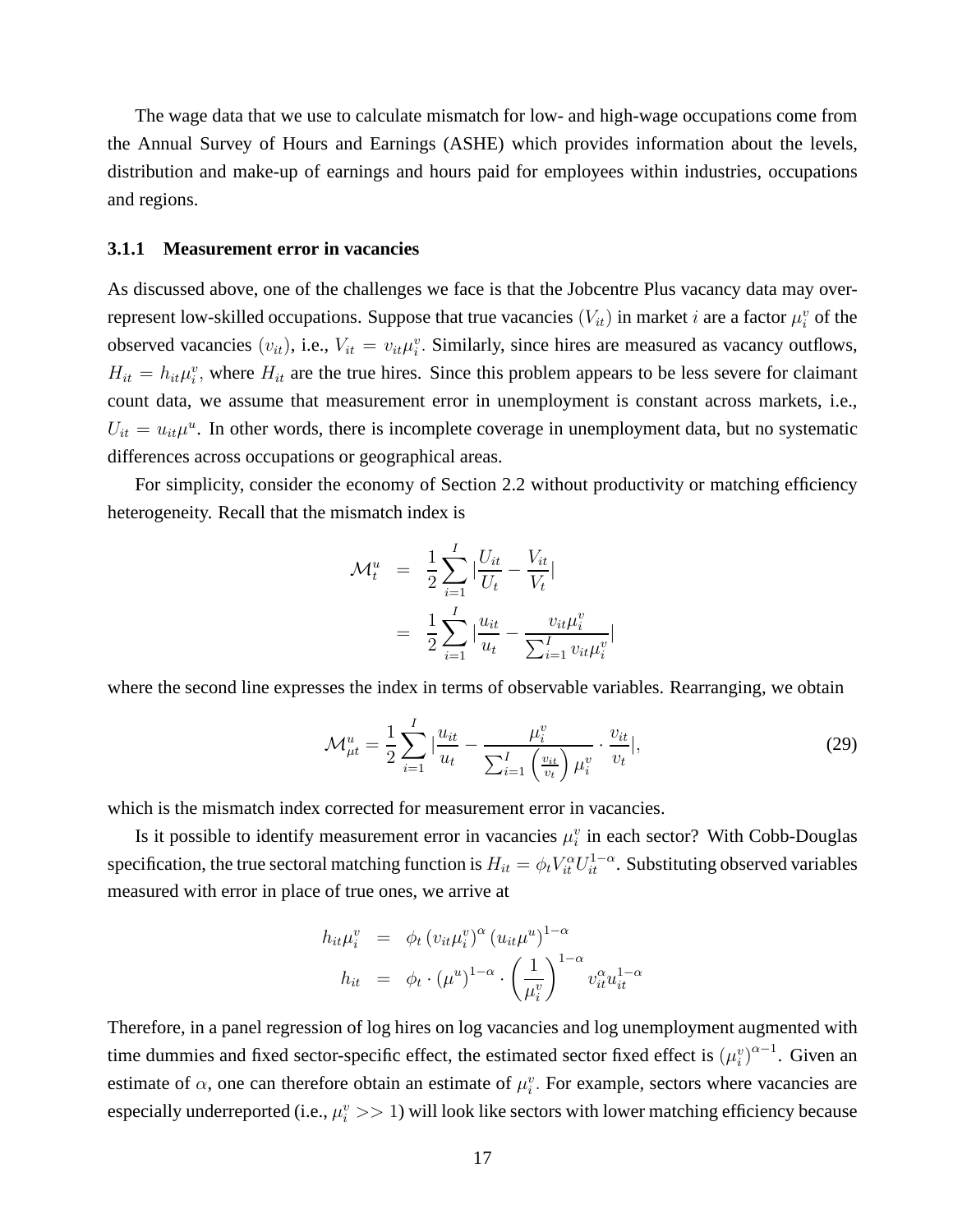hires are reduced proportionately but vacancies are reduced only at rate  $\alpha < 1$ . The estimates of  $\mu_i^v$ can be used to correct the mismatch index as shown in equation  $(29)$ . <sup>16</sup> In the next version of the paper, we will report some calculations based on this adjustment.

### **3.2 Matching function specification**

We start by showing that a matching function with unit elasticity is a very reasonable representation of the hiring process at the sectoral level. For the 2-digit occupation definition of sectors (24 occupations) and the period July 2006-August 2010, we estimate the parameters of the following CES matching function via minimum distance:<sup>17</sup>

$$
\ln\left(\frac{h_{it}}{u_{it}}\right) = \ln\phi_i + \frac{1}{\sigma}\ln\left[\alpha\left(\frac{v_{it}}{u_{it}}\right)^\sigma + (1-\alpha)\right].\tag{30}
$$

Recall that  $\sigma \in (-\infty, 1)$  with  $\sigma = 0$  being the Cobb-Douglas case.<sup>18</sup> We find that  $\hat{\sigma} = 0.35$  $(S.E. = 0.06)$  implying an elasticity around 1.54, hence only slightly larger than the Cobb-Douglas benchmark. Figure 2 plots the iso-matching curves for the CES and the Cobb-Douglas specification over the empirical range of vacancies and unemployment, demonstrating the closeness of the two specifications. In light of this finding, and given the analytical convenience of the unit elasticity benchmark, we restrict  $\sigma$  to be zero.

In Table 1 we report the estimation results of panel regressions for a Cobb-Douglas matching function of the form

$$
\ln\left(\frac{h_{it}}{u_{it}}\right) = \ln\phi_i + \alpha \ln\left(\frac{v_{it}}{u_t}\right),\tag{31}
$$

where we fix the vacancy share  $\alpha$  to be constant across markets and over time. We run a separate regression for each definition of sector and we report results both for the model where  $\phi_i$  is allowed to vary across sectors and for the model where it is restricted to be the same. The estimates for  $\alpha$ , the elasticity of hires with respect to vacancies, range from 0.57 to 0.80 depending on the local labor market definition and the restriction on  $\phi$ . We also run an aggregate level regression whose estimate of  $\alpha$  is well within that range. To maintain comparability across the U.S. and the U.K. results, we choose the value  $\alpha = 0.67$  which appears to be a plausible elasticity for U.S. data as well.

Figure 3 illustrates the estimated heterogeneity of frictional parameters  $\phi_i$  across markets. Recall that  $\phi_i$  measures the fundamental matching efficiency at the sectoral level. Higher matching efficiency

 $16$ This derivation is under the assumption of no heterogeneity in productivity or matching efficiency across markets. If there is such heterogeneity, then the estimates of  $\mu_i^v$  will pick up partly measurement error, partly heterogeneity in these efficiency parameters.

 $17$ Note that to be consistent with the timing of the measurement of flows and stocks, we use the unemployment and vacancy stocks at the beginning of the month (which are given by the stocks in month t-1) and the vacancy flows during the month (which are given by flows in month t) in all regressions throughout the paper.

<sup>&</sup>lt;sup>18</sup>The estimation is performed by simulated annealing to ensure what we obtain is a local minimum. Results are very robust to the weighting matrix used.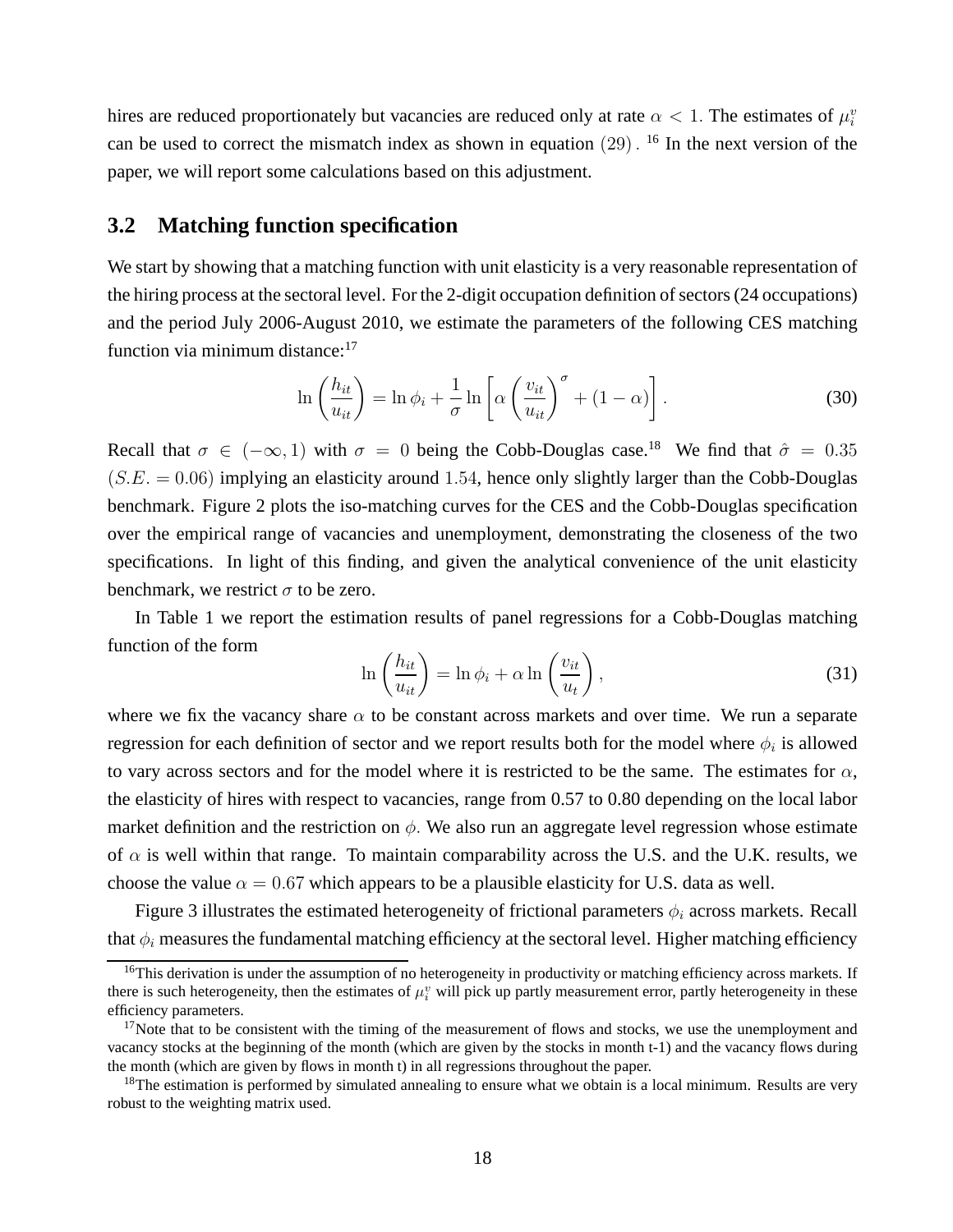may reflect a variety of factors from matching being intrinsically easier in certain jobs because skill requirements are easier to satisfy to differential use of informal hiring methods. See Davis, Faberman and Haltiwanger (2010), for a discussion on the sources of heterogeneity in vacancy yields.

Overall, we do not uncover a large heterogeneity in  $\phi_i$ . Secretarial (administrative), customer service, and public sector occupations have the largest  $\phi_i$  (lowest matching friction), while arts, leisure (sports), agricultural, and science and technology professional occupations are those with the smallest  $\phi_i$ . One interpretation of these differences is that general skill labor markets have the highest  $\phi_i$  and specialized skill labor markets the lowest  $\phi_i$ . Recall that the distribution of  $\phi_i$  is a key input of our mismatch indexes  $\mathcal{M}_{\phi}^u$  and  $\mathcal{M}_{\phi}^h$ .

### **3.3 Mismatch indexes**

In Figure 4, we report the evolution over time of the  $\mathcal{M}_t^u$  and  $\mathcal{M}_{\phi t}^u$  indexes for our four labor market definitions. Several observations are in order. First, in the pre-recession period,  $\mathcal{M}_t^u$  varies between 0.2 and 0.4 depending on the labor market definition. The mismatch index is higher at the finer level of occupational disaggregation, and is lowest for our geographic definition of labor markets. Recall that  $\mathcal{M}_t^u$  ought to be interpreted as the fraction of total unemployment that is misallocated relative to the first best. When we correct our mismatch indexes for heterogeneity in matching efficiency, the implied  $\mathcal{M}_{\phi t}^u$  indexes are 10-20 percent higher, on average, suggesting that the fraction of total unemployment due to mismatch is larger once one appropriately takes into account the heterogeneity of matching functions across labor markets.

Second, all our measures of mismatch by occupation –both  $\mathcal{M}_t^u$  and  $\mathcal{M}_{\phi t}^u$  – exhibit a marked rise in mismatch during the recession. By contrast, geographic mismatch (by TTWA) does not exhibit a strongly cyclical behavior and, if anything, it declines slightly over the time period under consideration.<sup>19</sup> We therefore conclude that occupation is the only serious candidate as a source of mismatch in the U.K. labor market.

Third, most of the observed increase in mismatch during the latest recession is relatively short lived. For instance, at the 3-digit occupation level,  $\mathcal{M}_t^u$  varies between roughly 0.35 and 0.4 between summer 2006 and the Fall of 2008, rises to a peak of about 0.5 during the course of 2009, and falls back to about 0.4 from the Fall of 2009 onwards. A similar pattern occurs at the 2-digit occupation level. For our finest definition of mismatch (2-digit occupations by TTWAs), the rise in the mismatch index lasts longer. We note, though, that after the end of the recession the mismatch indexes have plateaued at levels slightly higher than their pre-recession values. This pattern is qualitatively similar for our  $\phi$ -corrected index  $\mathcal{M}_{\phi t}^u$ .

Finally, for the two-digit occupation classification, we also compute  $\mathcal{M}_{yt}^u$  with sector specific pro-

 $19$ In particular, the secular decline of geographical mismatch is largely attributable to the downward trend in the differential between unemployment and vacancy shares in the London TTWA.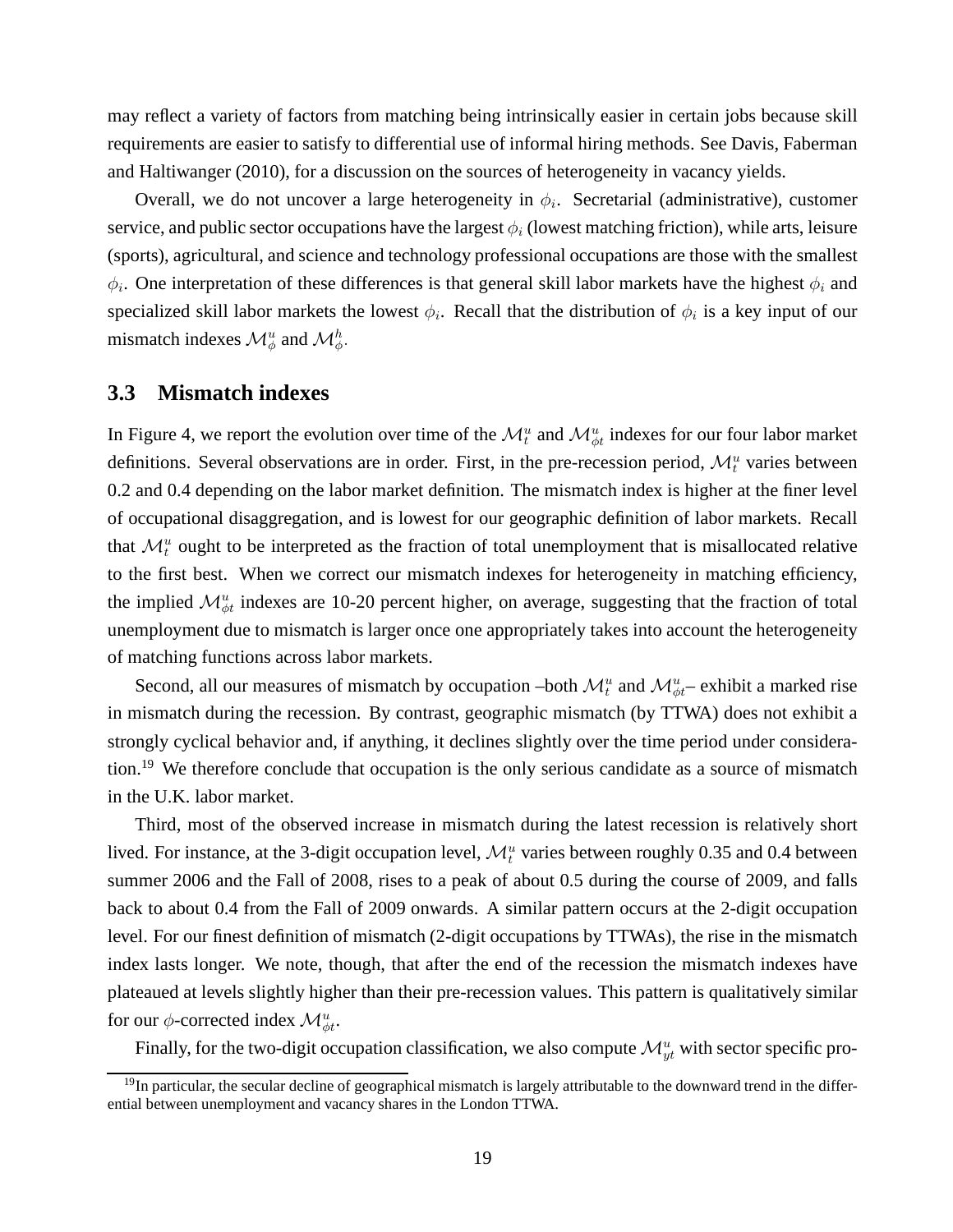ductivity measured through hourly wages. The level of the index is slightly higher, and its dynamics are similar to the other two indexes  $\mathcal{M}_t^u$  and  $\mathcal{M}_{\phi t}^u$ , but  $\mathcal{M}_{yt}^u$  displays a more pronounced and persistent increase.

To better understand these movements in the  $\mathcal{M}_t^u$  mismatch index, we report in Figure 5 the eight 2-digit occupations with the largest average  $(u_{it}/u_t - v_{it}/v_t)$  over the period.<sup>20</sup> This is the difference between the share of unemployed and the share of vacancies in a given occupation, and describes the contribution of that occupation to the mismatch index. The occupations that contributed the most to the observed rise in mismatch during the recession are "Elementary trades, plant and storage", "Skilled construction and building trades", "Transport and mobile machine drivers" and, with the opposite sign, "Caring and Personal Services".

Figure 6 reports our alternative mismatch index  $\mathcal{M}_t^h$  representing the fraction of total potential hires that are lost because of mismatch. The qualitative pattern is similar to that for  $\mathcal{M}_t^u$ , with a strong cyclical component and a slight long-run rise in mismatch during the course of 2009 for the occupation-based definitions of labor markets, particularly so for the 3-digit occupations. Geography, once again, plays no role.

Based on equation (10), one can use the  $\mathcal{M}_t^h$  index to interpret the shifts of the Beveridge curve. The left panel of Figure 7 plots and  $\ln (1 - \mathcal{M}_t^h)$  and  $\ln \chi_t \equiv \ln \left( \frac{h_t}{u_t} \right)$  $\left(\frac{h_t}{u_t}\right) - \alpha \ln \left(\frac{v_t}{u_t}\right)$  $\frac{v_t}{u_t}$  computed from aggregate data and smoothed using a 12-month moving average (12MMA). This latter term measures the shift in the aggregate job finding rate unexplained by changes in aggregate market tightness. The right panel plots the results of the same exercise for the specification of the matching function that allows for heterogeneity in  $\phi_i$ . While mismatch does not explain the rapid improvement in efficiency in the first half of the sample, it is able to explain about half of the decline in the aggregate job finding rate.

In Figure 8, we summarize our findings. The left panel plots the observed LFS unemployment rate  $(u_t)$  and the fraction due to mismatch according to our  $\mathcal{M}_t^u$  index, based on 3-digit occupations sectors: aggregate unemployment rate increased from 5.3% to 8% from July 2006 to August 2010 and, over the same period, mismatch unemployment rate (the fraction of the labor force searching for jobs in the wrong sector) rose from  $2\%$  to almost  $4\%$  and then fell to  $3\%$  at the end of the sample period. Because of the upper bound nature of  $\mathcal{M}_t^u$ , according to this calculation, at most half of the rise in U.K. unemployment during the recession can be attributed to more severe mismatch. The right panel of Figure 8 translates the change in  $\mathcal{M}^h$  into lost hires. In particular, it shows how many more hires would have been generated if all workers were in the right sector.

<sup>&</sup>lt;sup>20</sup>These eight sector account for 80 percent of the level of the index  $\mathcal{M}_t^u$  and the bulk of its dynamics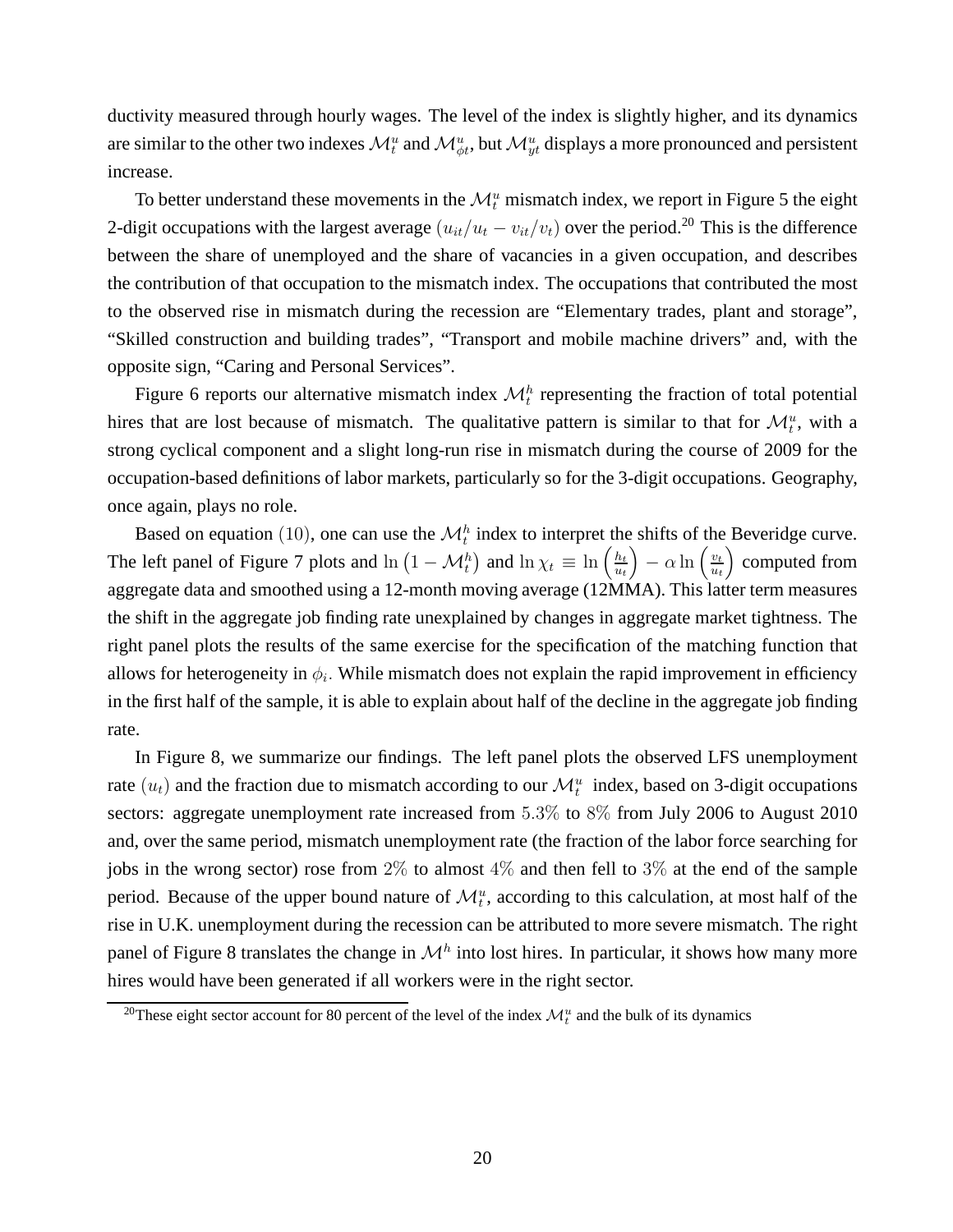#### **3.3.1 Low wage vs high wage sectors**

In our benchmark, we took the view that planner can freely move unemployed workers across all sectors. At the other end of the spectrum, one could assume that mobility is costless only between sectors of similar skill levels, but it is infinitely costly between skill levels. Then, the economy would feature segregated labor markets and a different planner problem would apply to each skill level.

As a first step, we explore this idea by studying mismatch separately for high- vs. low-productivity occupations, using wages as a proxy for productivity. We compute median and mean hourly and weekly gross wages for our 2-digit occupational categories over our sample period. We then divide the twenty four 2-digit occupations into high and low-wage occupations using the median across these occupations as a threshold.

Figure 9 plots  $\mathcal{M}_t^u$  separately for these two groups. For the high wage group, we find a more substantial increase and, interestingly, a more persistent one. While mismatch for the low wage occupations goes back to its pre recession level, in the high wage ones, it is still almost twice as large.<sup>21</sup> Figure 10 and 11 report the contributions of specific occupations to mismatch for each wage group, plotting  $(u_{it}/u_t - v_{it}/v_t)$  over time. In the high wage group, "Skilled Construction and Building Trades" and "Health and Social Welfare Associate Professionals" are causing the spike during the recession, but for opposite reasons. In the low wage group, the "Caring Personal Service" and "Elementary Administrative and Services" occupations are driving the temporary spike, but they quickly return back to their pre-recession levels of unemployment-vacancy share differential.<sup>22</sup>

### **4 Mismatch in the U.S. Labor Market**

The unemployment rate has been persistently high in the U.S. at around 9.6% through most of 2010 despite the ongoing economic recovery. Concurrently, the U.S. Beveridge curve (i.e., the empirical relation between aggregate unemployment and aggregate vacancies) has displayed a marked rightward movement implying a decline in match efficiency. One possible reason for a persistent reduction in match efficiency is a mismatch between the skills and the skill requirements of job openings. It is of first order importance to understand to which extent labor market mismatch is affecting the speed of recovery in the labor market. Developing measures similar to the ones we computed for the U.K. labor market would be extremely useful in addressing the concerns about the persistence of unemployment. Yet, as we have discussed in Section 3, the data requirements are quite demanding for constructing

 $^{21}$ In the next version of the paper, we will report a calculation of the fraction of the rise in unemployed due to mismatch for both skill groups. It is likely that we'll conclude that mismatch is extremely important for high-skilled workers unemployment dynamics.

 $22$ "Health and Social Welfare Associate Professionals" are nurses, doctors, therapists and social welfare workers. "Caring Personal Service" are assistant nurses, dental nurses, orderlies, ambulance drivers (excluding paramedics), child care and animal care providers. The latter group is less skilled than the former, perhaps making it easier to fill vacancies.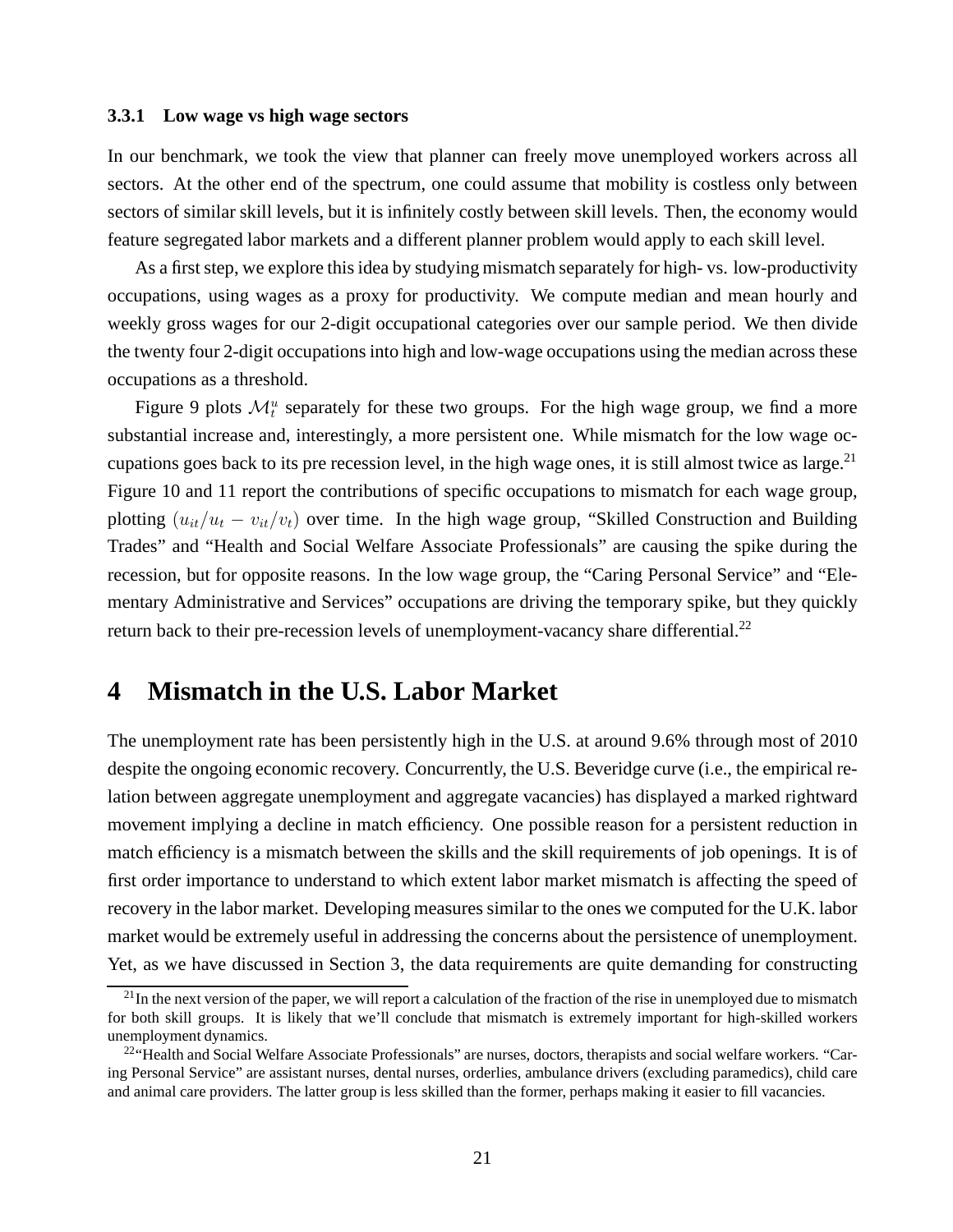mismatch measures. Administrative vacancy data similar to the Jobcentre Plus vacancies have never been available in the U.S. making it hard to assess the degree of mismatch in the labor market. The introduction of Job Openings and Labor Turnover Survey (JOLTS) starting in 2000 was an important step in that direction since JOLTS started providing survey-based measures of vacancies and hires at a monthly frequency for major industry groups.

In this section we use the JOLTS vacancy data and combine it with unemployment measures from the Current Population Survey (CPS) to calculate our measures of mismatch for the U.S. economy for January 2000 to July 2010 period. The JOLTS sample size allows us to disaggregate vacancies at the industry level to 14 groups.<sup>23</sup> Similarly we calculate unemployment counts from the CPS for the same industry classifications.<sup>24</sup>

As discussed in the previous section, the computation of the indexes with heterogeneity requires estimating market-specific match efficiency parameters. In particular, we estimate  $\phi_i$  to vary across markets and estimate

$$
\ln\left(\frac{m_{it}}{u_{it}}\right) = \ln\phi_i + \alpha \ln\left(\frac{v_{it}}{u_{it}}\right)
$$

by using vacancies from the JOLTS and unemployment from the CPS. We use hires from the JOLTS as our measure of matches.<sup>25</sup> The estimate for  $\alpha$  is 0.64.<sup>26</sup> Note that this estimate is consistent with our choice of  $\alpha = 0.67$  throughout the paper. Our estimation also provides us industry-specific estimates of match efficiency  $(\phi_i)$ . These are reported in Table 1 in the Appendix. Industry-specific match efficiency estimates  $(\phi_i)$  vary between 0.67 to 1.7. Among the industries, education, health, and information stand out as low-efficiency sectors while construction stands out as a high efficiency sector. High efficiency might be an outcome of different hiring practices in different industries as well as underreported vacancies as discussed in Davis, Faberman, and Haltiwanger (2010).

We now move on to computing our mismatch measures for the U.S. economy. We first start with computing  $\mathcal{M}^u$  and  $\mathcal{M}^u_{\phi}$  by using data for 14 industry groups. The time-series of these two indexes are shown on the left panel of Figure 14.  $\mathcal{M}^u$  has risen from about 0.23 in 2005-2007 to about 0.33 in early 2009, and has since declined to about 0.3.  $\mathcal{M}_{\phi}^u$  has been lower then  $\mathcal{M}^u$ , however the rise in this index is more pronounced. The bottom line is the fraction of unemployed workers that are misallocated increased during the recession and then started to come down.

What is the reason underlying this change in mismatch? Recall that  $\mathcal{M}^u$  increases when the sum of  $|u_i/u - v_i/v|$  increases. In other words when the difference between an industry's unemployment share and vacancy share increases. Figure 15 plots  $(u_i/u - v_i/v)$  for 14 industries starting from 2001.

<sup>&</sup>lt;sup>23</sup>We exclude government in our analysis and focus on the private sector.

<sup>&</sup>lt;sup>24</sup>Note that industry affiliations are not available for all unemployed workers in the CPS. From 2000-2010, on average about 24% of unemployed do not have industry information. Some of these workers have never worked before and some are self-employed.

 $25$ An alternative is to use the unemployment outflow rate or the unemployment to employment transition rate. We do not pursue this approach here since JOLTS provides a direct measure of industry-specific hires.

 ${}^{26}$ t-statistics is 60.00.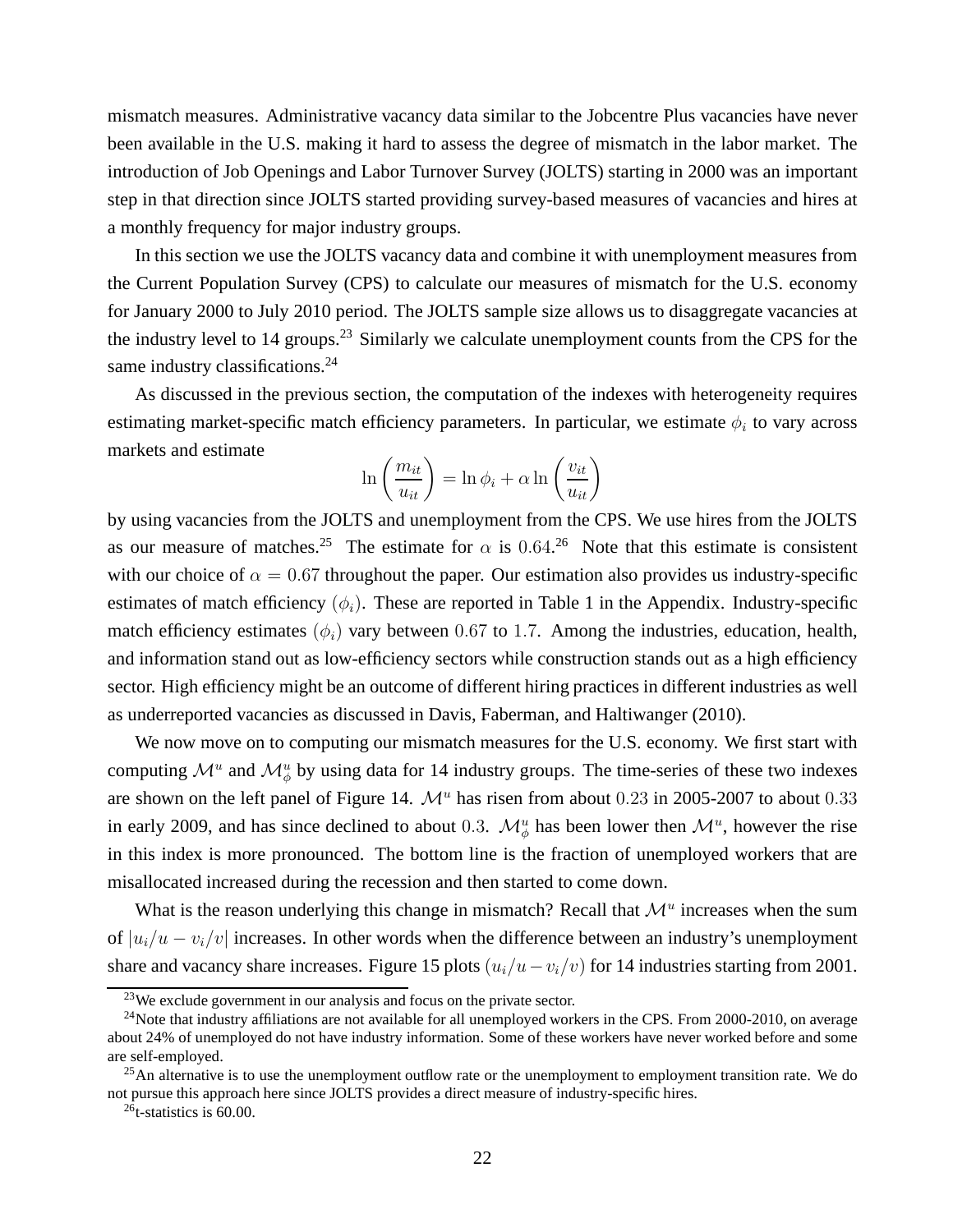$(u_i/u - v_i/v)$  is normalized to zero for each industry to be able to isolate the contribution of each industry to the increase in mismatch. Industries that contributed to the increase in mismatch were construction, durable goods manufacturing, health, and education. For construction and durable goods manufacturing, the increase in mismatch came from an increase  $(u_i/u-v_i/v)$  while for health and education mismatch increased because  $(u_i/u - v_i/v)$  declined. Other industries are mostly concentrated close to zero line, contributing marginally to the increase in mismatch.

We next calculate  $\mathcal{M}^h$  which has a different interpretation from  $\mathcal{M}^u$ .  $\mathcal{M}^h$  measures the fraction of matches lost because of misallocation in the labor market. The right panel of Figure 14 shows that this measure averaged around 0.035 before the recession started, increased to 0.075 in 2009 and declined to 0.06 since then. The heterogenous index  $\mathcal{M}_{\phi}^h$  implies a lower level of mismatch than  $\mathcal{M}^h$ , but the pattern is very similar.

Figure 16 summarizes our findings. The left panel plots the observed unemployment rate  $(u_t)$  and the fraction due to mismatch according to our  $\mathcal{M}_t^u$  index. Unemployment rate increased from 4.7% to 10.1% from December 2007 to October 2009 and mismatch unemployment rate (the fraction of the labor force searching for jobs in the wrong sector) rose from  $1.2\%$  to almost 3.3%. Mismatch unemployment starting falling in 2010 declining to 2.8% by July 2010. The right panel of Figure 16 translates the change in  $\mathcal{M}^h$  into lost hires. In particular, it shows how many more hires would have been generated if all workers were in the right sector. Our calculation shows that hires were increasingly lower due to the increase in mismatch throughout 2007-2010. The cumulative number of *lost hires* starting from the beginning of the recession is 2.6 million hires.

As we have discussed in Section 2,  $\mathcal{M}^h$  captures the shift in the aggregate matching function due to a change in mismatch. In Figure 17, we plot  $ln(1 - \mathcal{M}^h)$  and the shift in the matching function which is  $\ln\left(\frac{H_t}{v_t}\right)$  $\left(\frac{H_t}{v_t}\right) - \alpha \ln \left(\frac{v_t}{u_t}\right)$  $\frac{v_t}{u_t}$ ). The figure shows that during the recession, there was a decline in match efficiency, causing the observed hires to be lower than implied by the matching function. The left panel of Figure 17 shows the role of mismatch in this shift of the matching function by using the index  $\ln(1 - \mathcal{M}^h)$  and the right panel repeats the same exercise for  $\ln(1 - \mathcal{M}^h_{\phi})$ . The figure shows that some of the decline in match efficiency could be attributed to the increase in mismatch. However, the magnitude of this component is not very large. At least with this measure of mismatch, mismatch is not the main reason underlying the decline in the observed shift in the matching function.

# **5 Conclusions**

This paper collects work in progress where we are attempting to formalize and measure the notion of mismatch unemployment. This concept has recently become central to the macro policy debate. We have started from Jackman-Roper (1986) insight and we have obtained a "generalized J-R conditions" in a variety of dynamic stochastic economy for the optimal allocation of unemployed workers across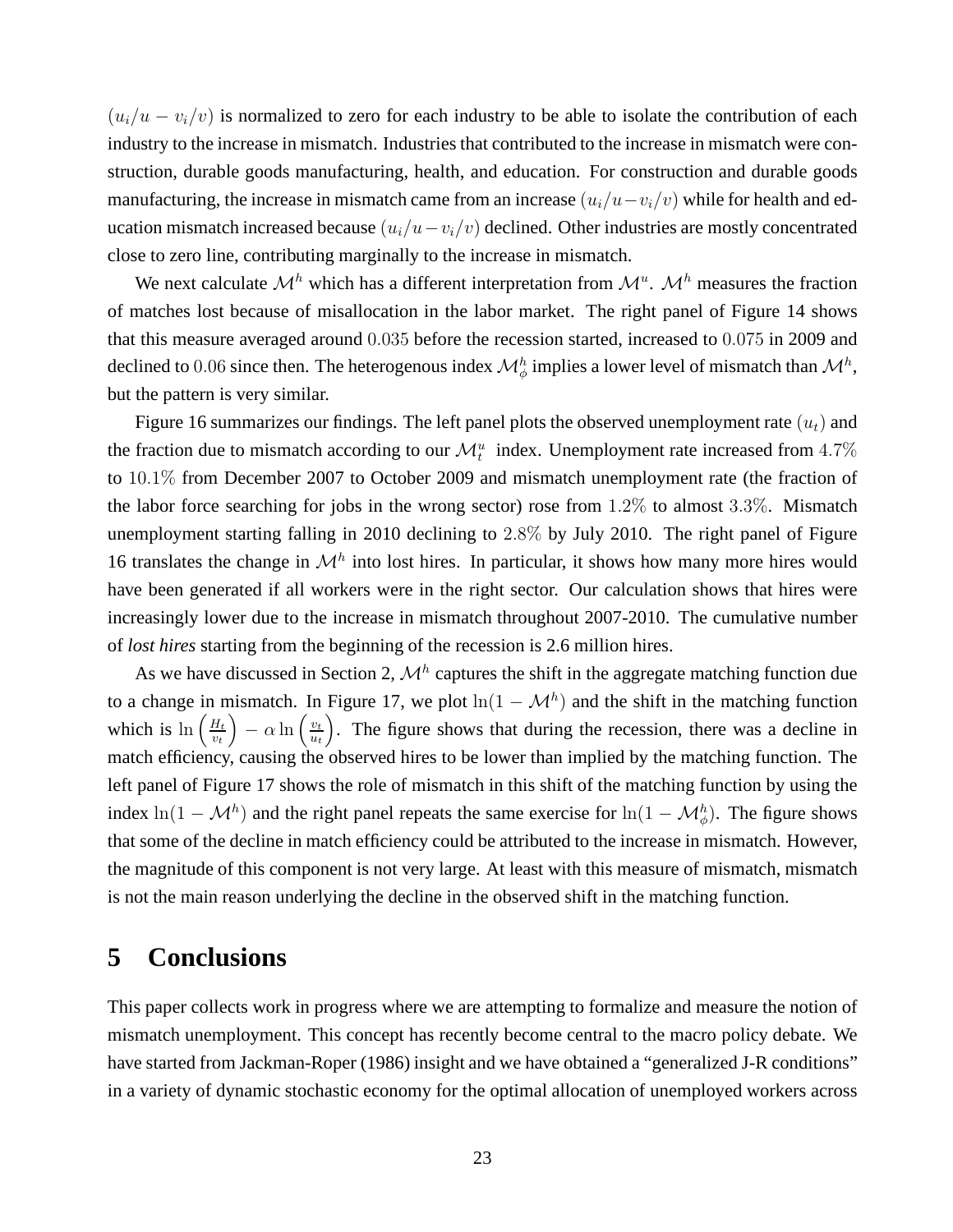sectors. These conditions are easily manipulated into indexes that permit to quantify how much of the recent rise in unemployment is associated to more severe mismatch. We have applied our analysis to the U.K. and the U.S. labor markets.

For the U.K. we find that mismatch has worsened across occupations but not geographical areas, and that at most it can account for 40% of the recession-driven rise in unemployment. Our findings indicate that imbalances between vacancies and unemployed workers may be much more important for skilled (high wage) occupations.

In the U.S. labor market, we find that mismatch at the industry level increased during the recession and started to come down in 2010 as the sectoral composition of the job-openings started to normalize. The increase in mismatch seemed to have contributed to the rise in the unemployment rate. However, mismatch itself can not explain the big decline in the match efficiency. It is important to emphasize that our mismatch measures only capture the misallocation of workers across 14 broad industrial sectors. It is possible that these mismatch measures do not capture a significant portion of mismatch if it occurs within these broad sectors. In the next draft of the paper, we will report results based on the recently acquired Help Wanted OnLine (HWOL) series collected by the Conference Board.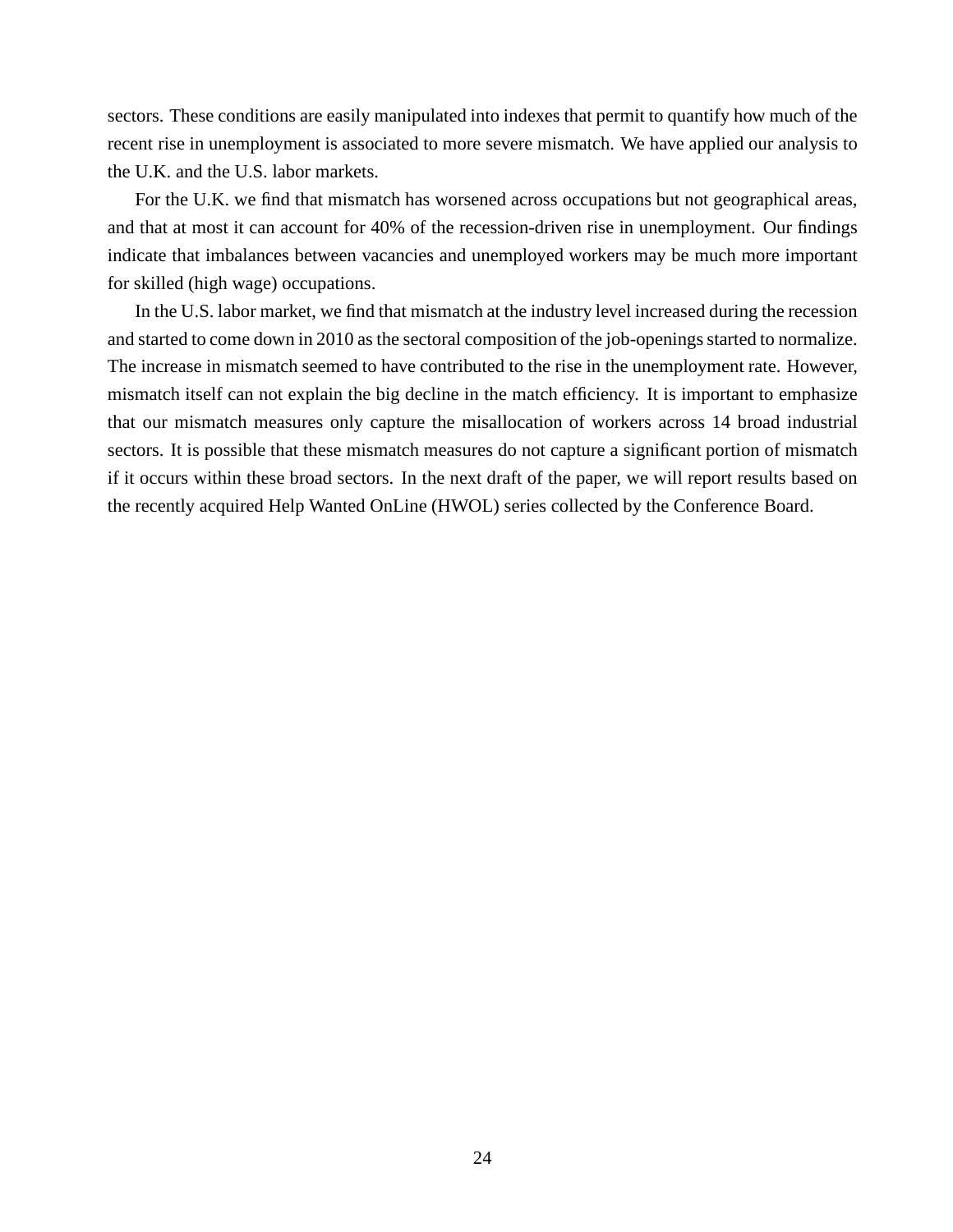

Figure 1: Aggregate Unemployment and Vacancies in the U.K.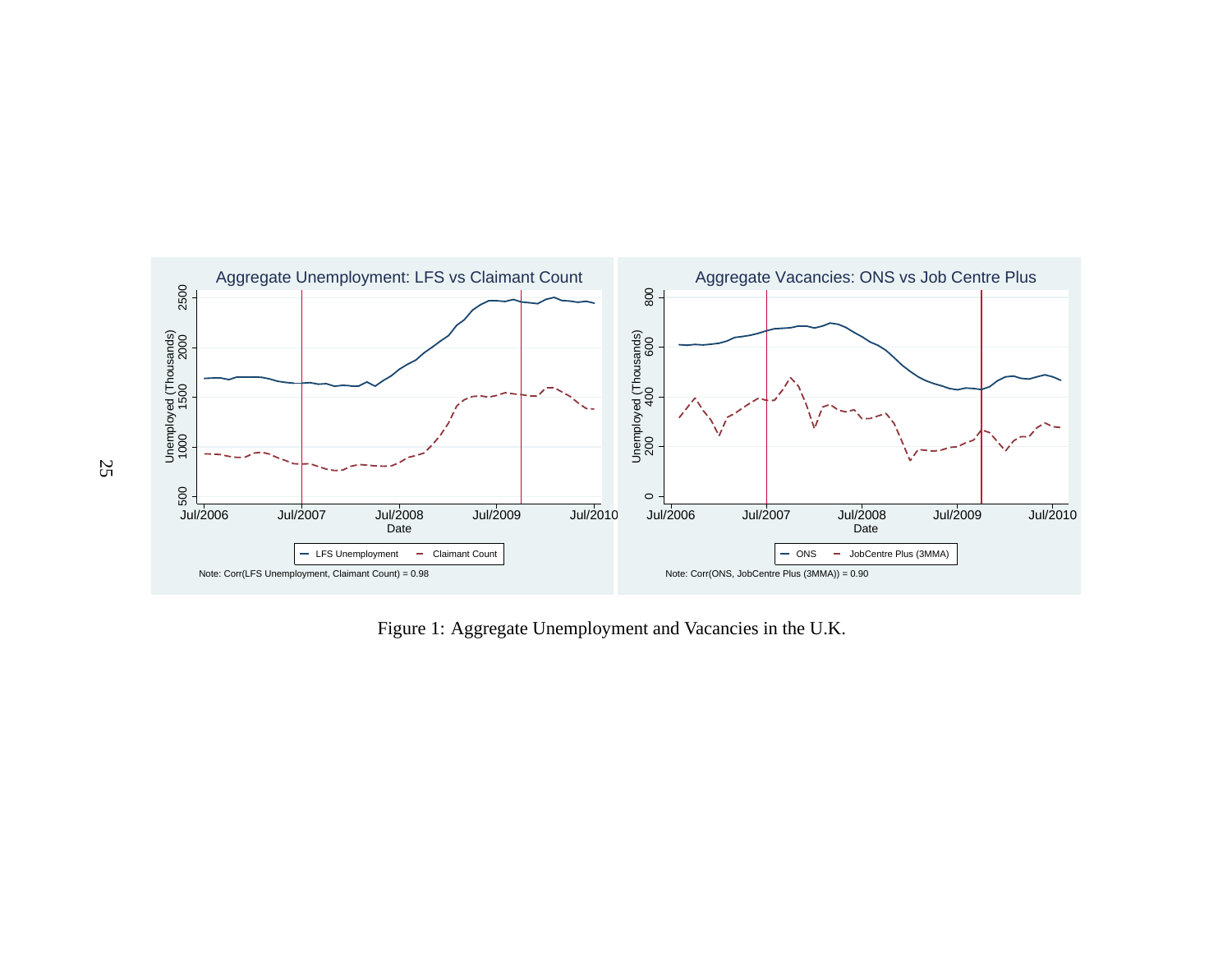Figure 2: Iso Matching Curves for CES and Cobb-Douglas

| Table 1: $\alpha$ Across UK Markets 2006:07-2010:08 |              |                |  |
|-----------------------------------------------------|--------------|----------------|--|
| <b>Labor Market</b>                                 | $\phi$ Fixed | $\phi$ Varying |  |
| Aggregate                                           | 0.72         |                |  |
|                                                     | (18.58)      |                |  |
| 2 Digit Occupation                                  | 0.78         | 0.74           |  |
|                                                     | (109.81)     | (90.39)        |  |
| 3 Digit Occupation                                  | 0.80         | 0.72           |  |
|                                                     | (162.87)     | (112.92)       |  |
| <b>Travel to Work Area</b>                          | 0.74         | 0.68           |  |
|                                                     | (199.38)     | (154.77)       |  |
| TWA x 2 Digit Occ.                                  | 0.67         | 0.57           |  |
|                                                     | (471.26)     | (305.95)       |  |
| Note: t-statistics in parenthesis                   |              |                |  |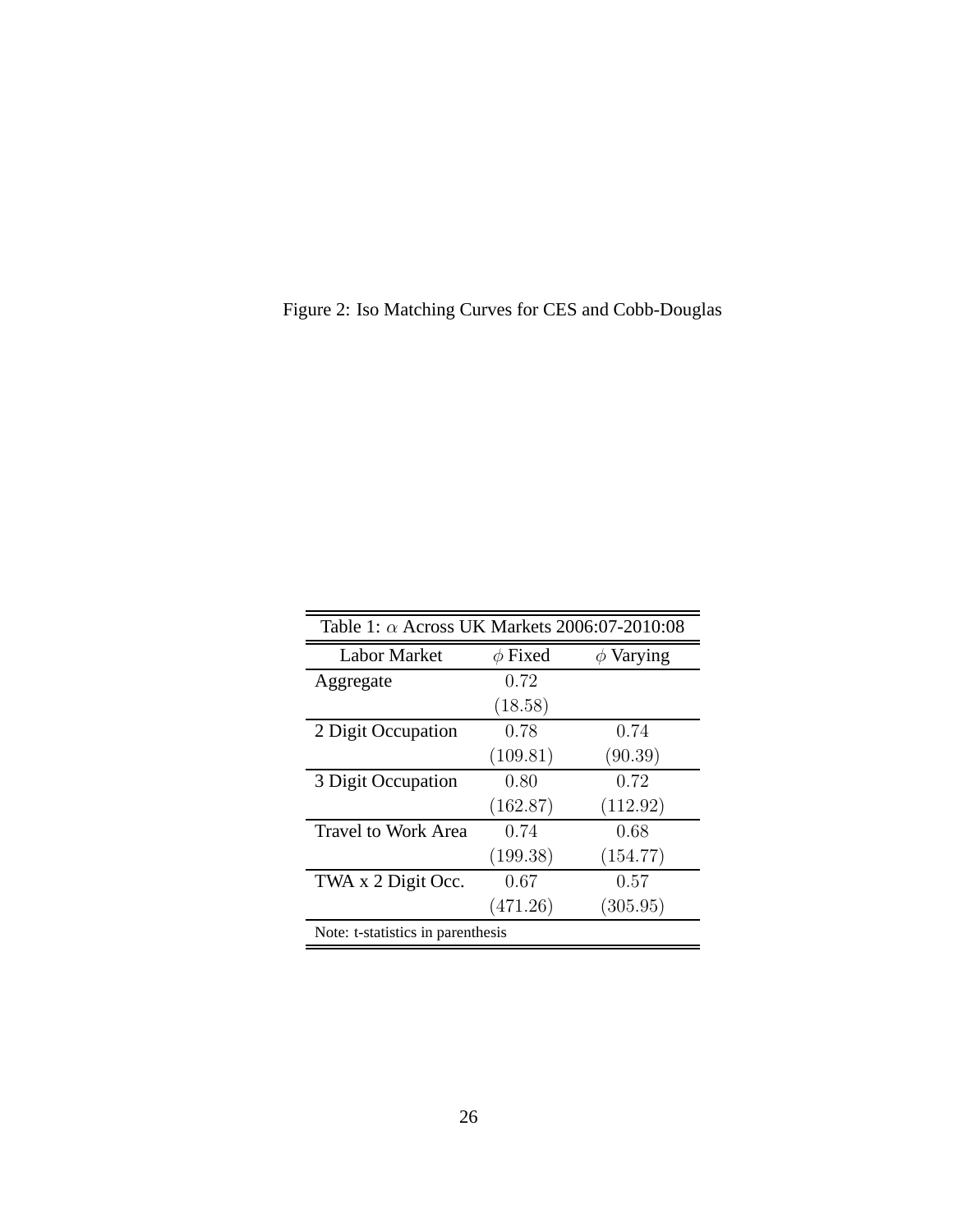

Figure 3: Heterogeneous  $\phi$  Across Markets

27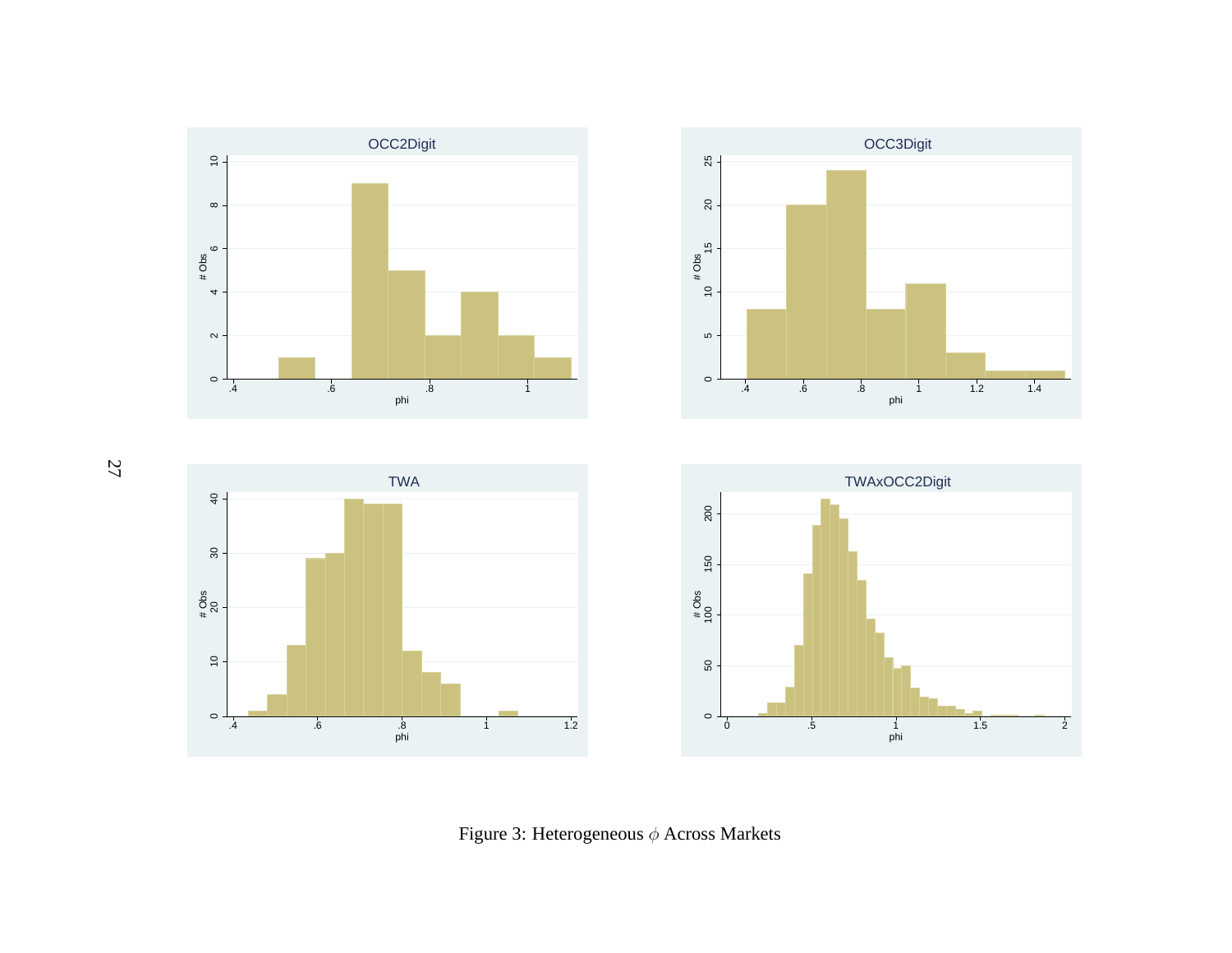

Figure 4: Mismatch  $\mathcal{M}^u$  (Solid)  $\mathcal{M}^u_\phi$  (Dashed)  $\mathcal{M}^u_y$  (Dashed-Dot); UK Recession denoted by the vertical red lines.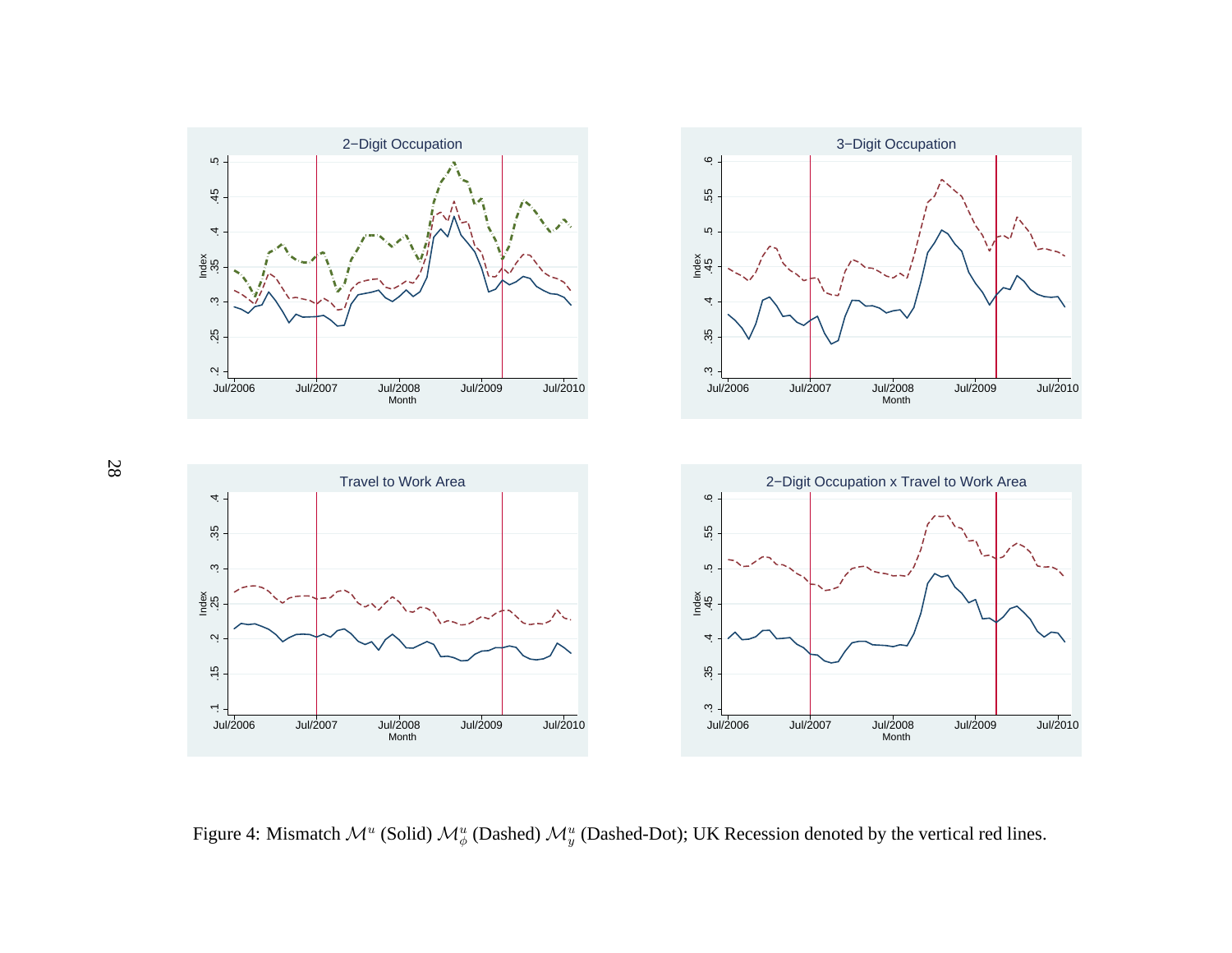

Figure 5: Fraction of Unemployed Minus Fraction of Vacancies (Top Eight)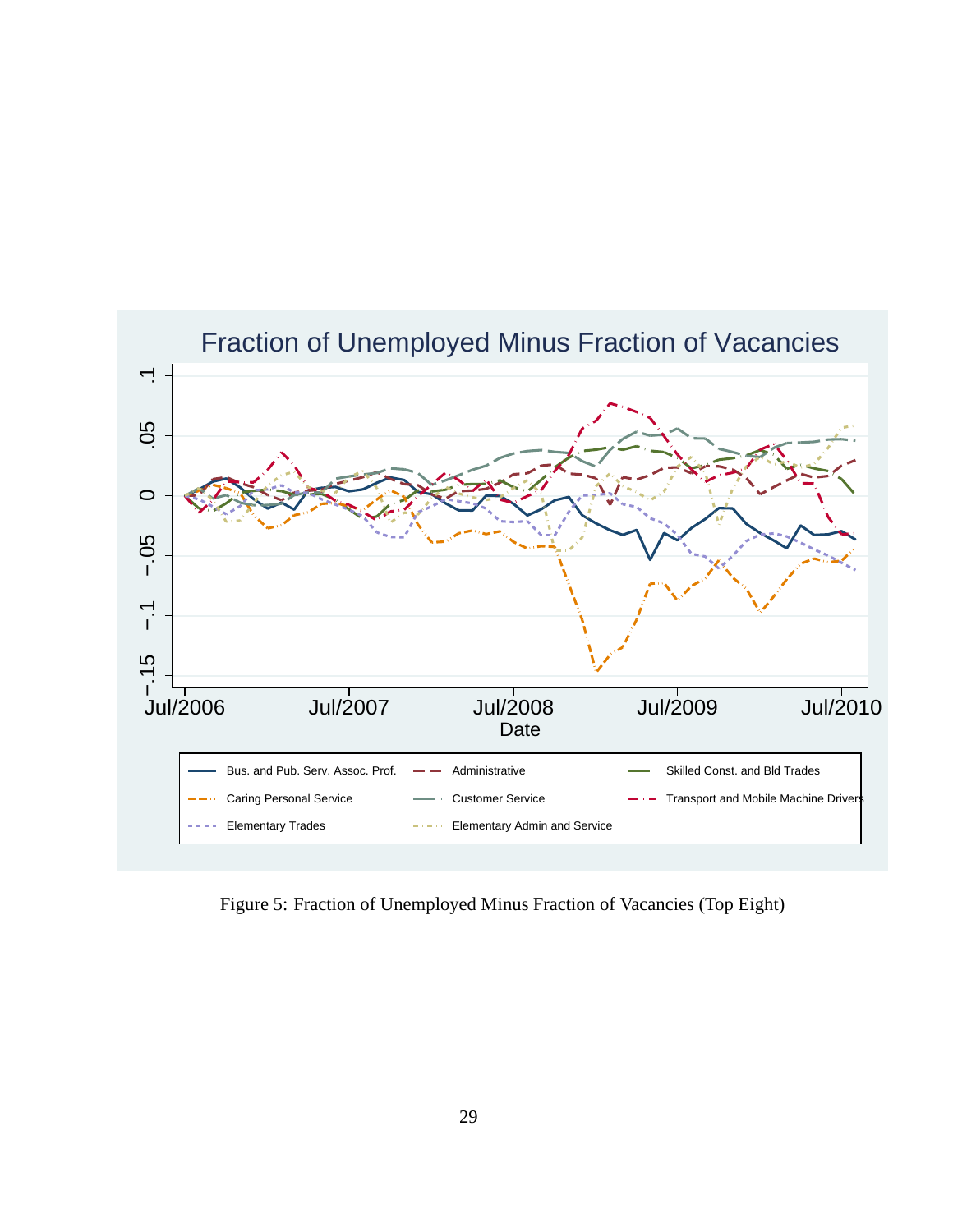

Figure 6: Mismatch  $\mathcal{M}^h$  (Solid)  $\mathcal{M}^h_{\phi}$  (Dashed); UK Recession denoted by the vertical red lines.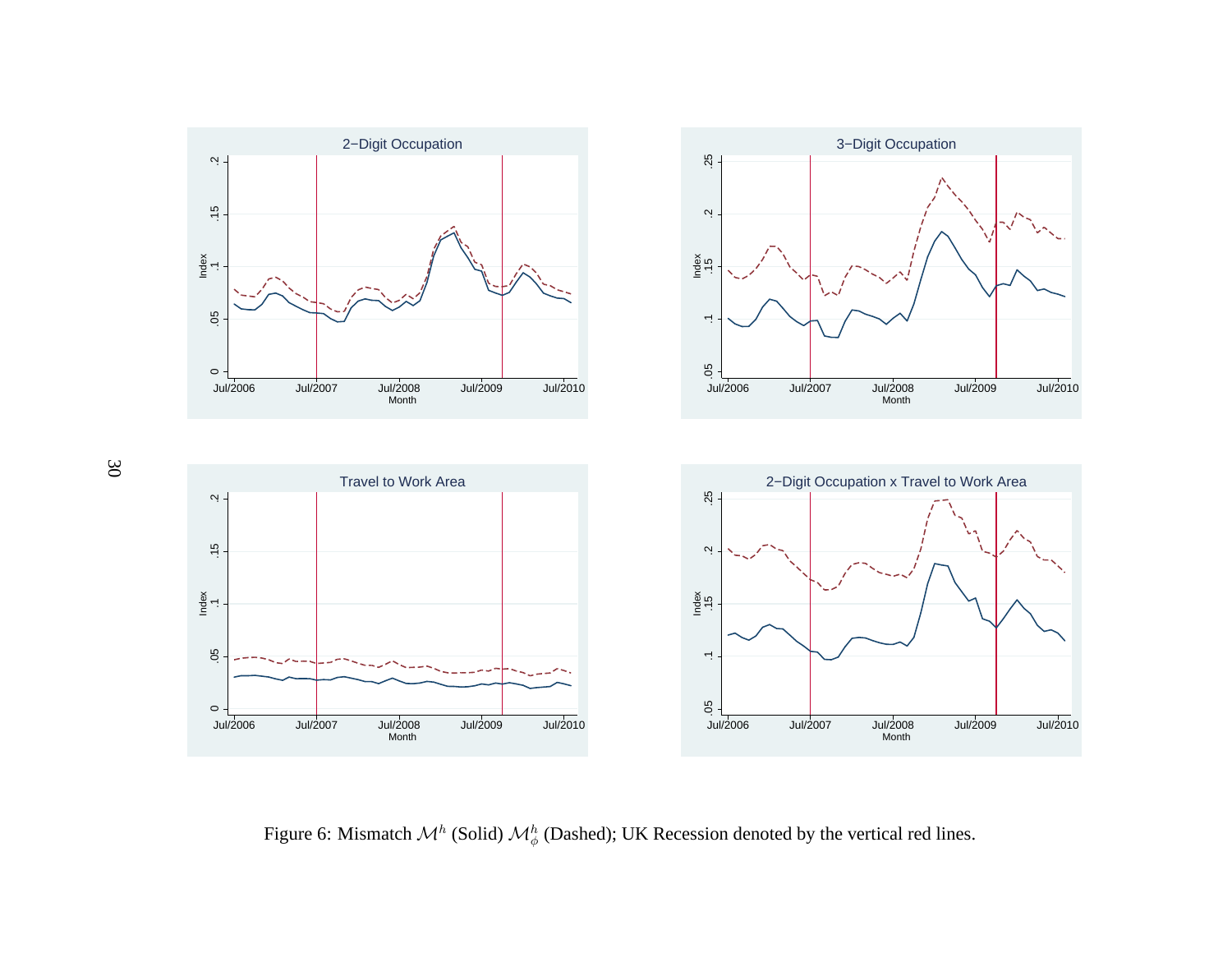

Figure 7: Left Panel:  $ln(1 - \mathcal{M}^h)$  and the shift in the matching function; Right Panel:  $ln(1 - \mathcal{M}_{\phi}^h)$ and the shift in the matching function. (All series are 12-month moving averages.)



Figure 8: Left Panel: Unemployment (solid line) and mismatch unemployment (dashed line); Right panel: Hires (solid line) and hires lost due to mismatch (dashed line).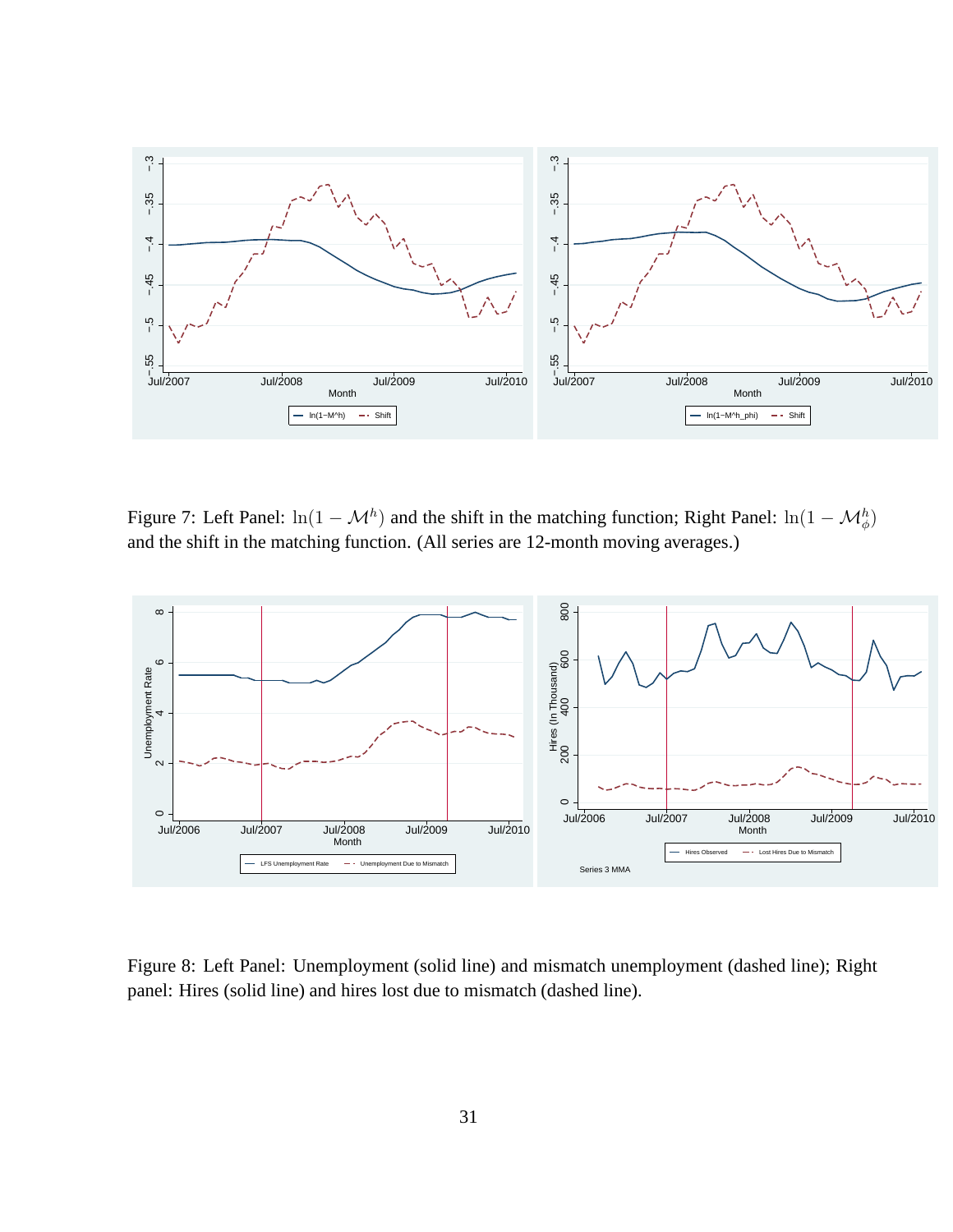

Figure 9: UK Mismatch Index :  $\mathcal{M}^u$  By Wage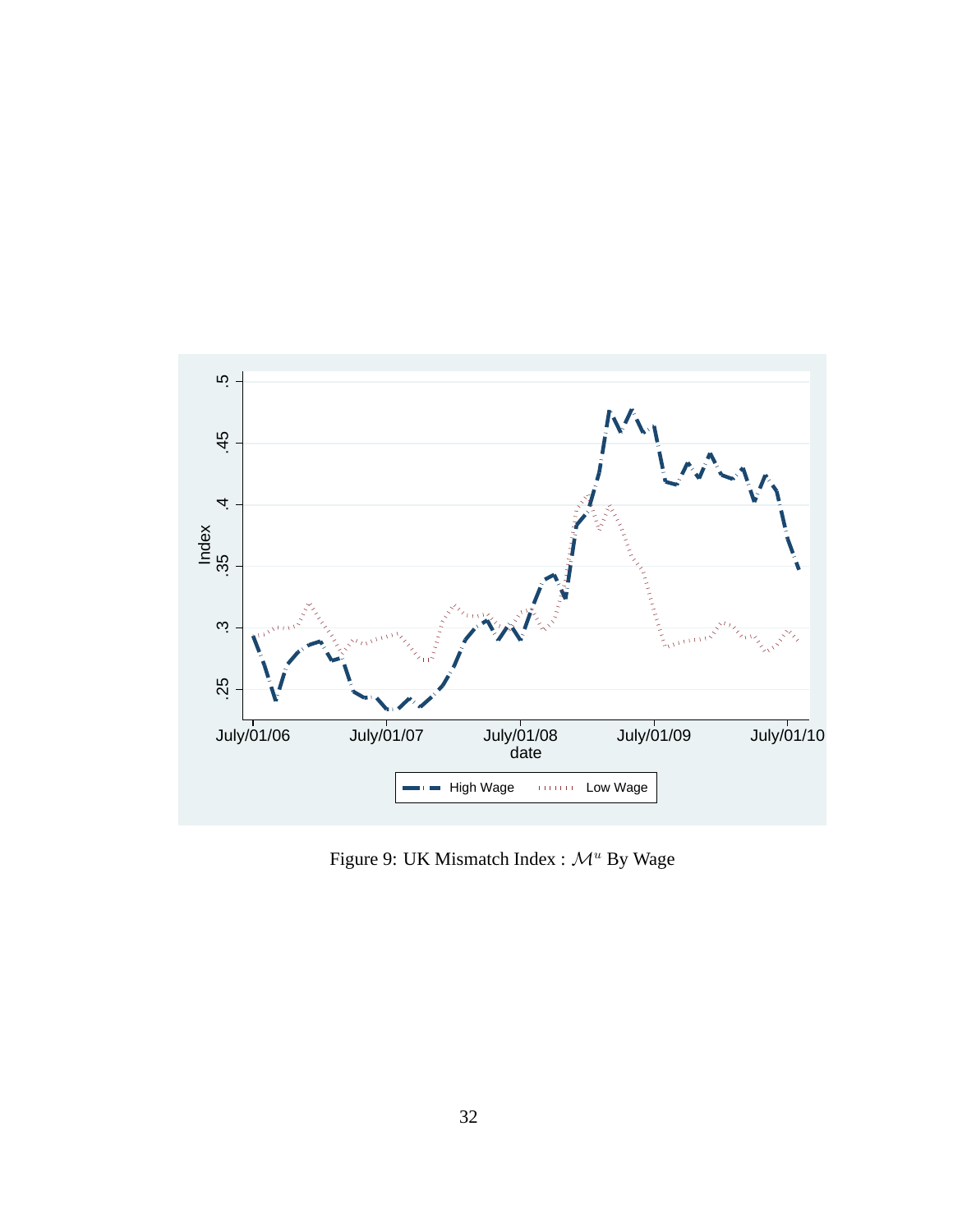

Figure 10: Fraction of Unemployed Minus Fraction of Vacancies (High Wage Group)



Figure 11: Fraction of Unemployed Minus Fraction of Vacancies (Low Wage Group)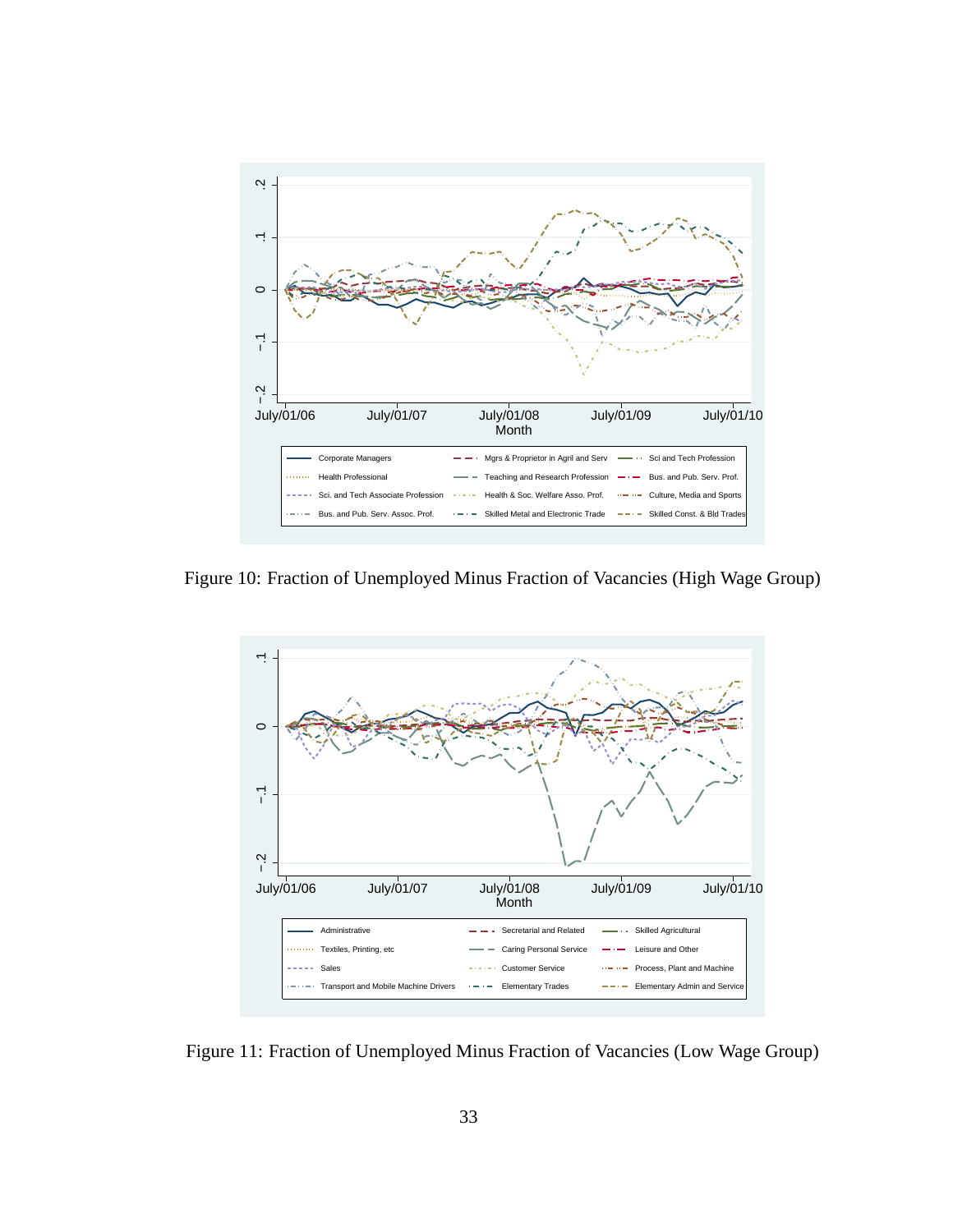

Figure 12: Median Hourly Wage (High Wage Group)



Figure 13: Median Hourly Wage (Low Wage Group)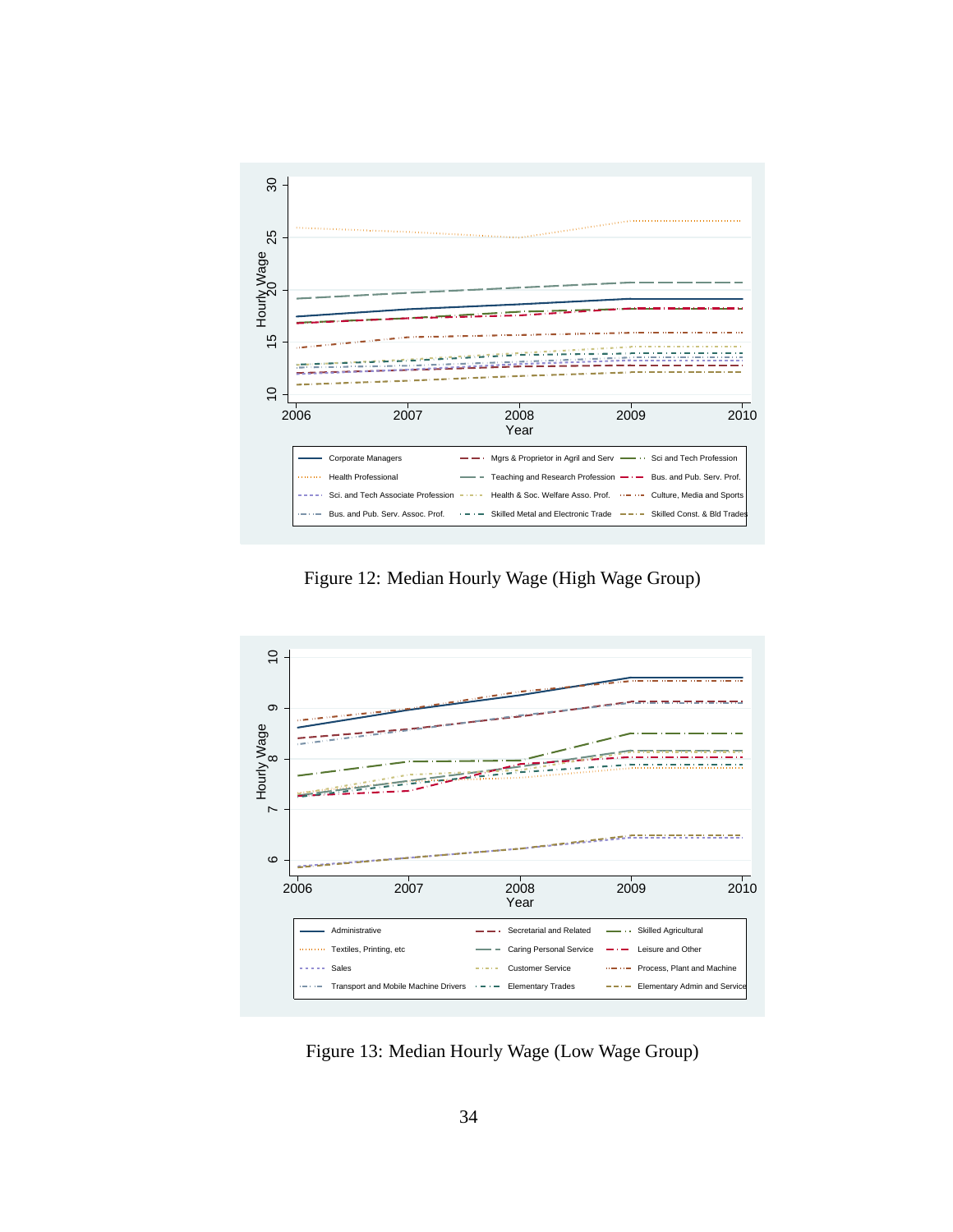

Figure 14: Mismatch indexes: Left panel:  $\mathcal{M}^u$  (solid line) and  $\mathcal{M}^u_{\phi}$  (dashed line); Right panelMismatch indexes  $\mathcal{M}^h$  (solid line) and  $\mathcal{M}^h_{\phi}$  (dashed line). All series are 12-month moving averages.



Figure 15:  $u_i/u - v_i/v$  for 14 industries. Note that  $u_i/u - v_i/v$  is normalized to zero at the beginning of the sample period.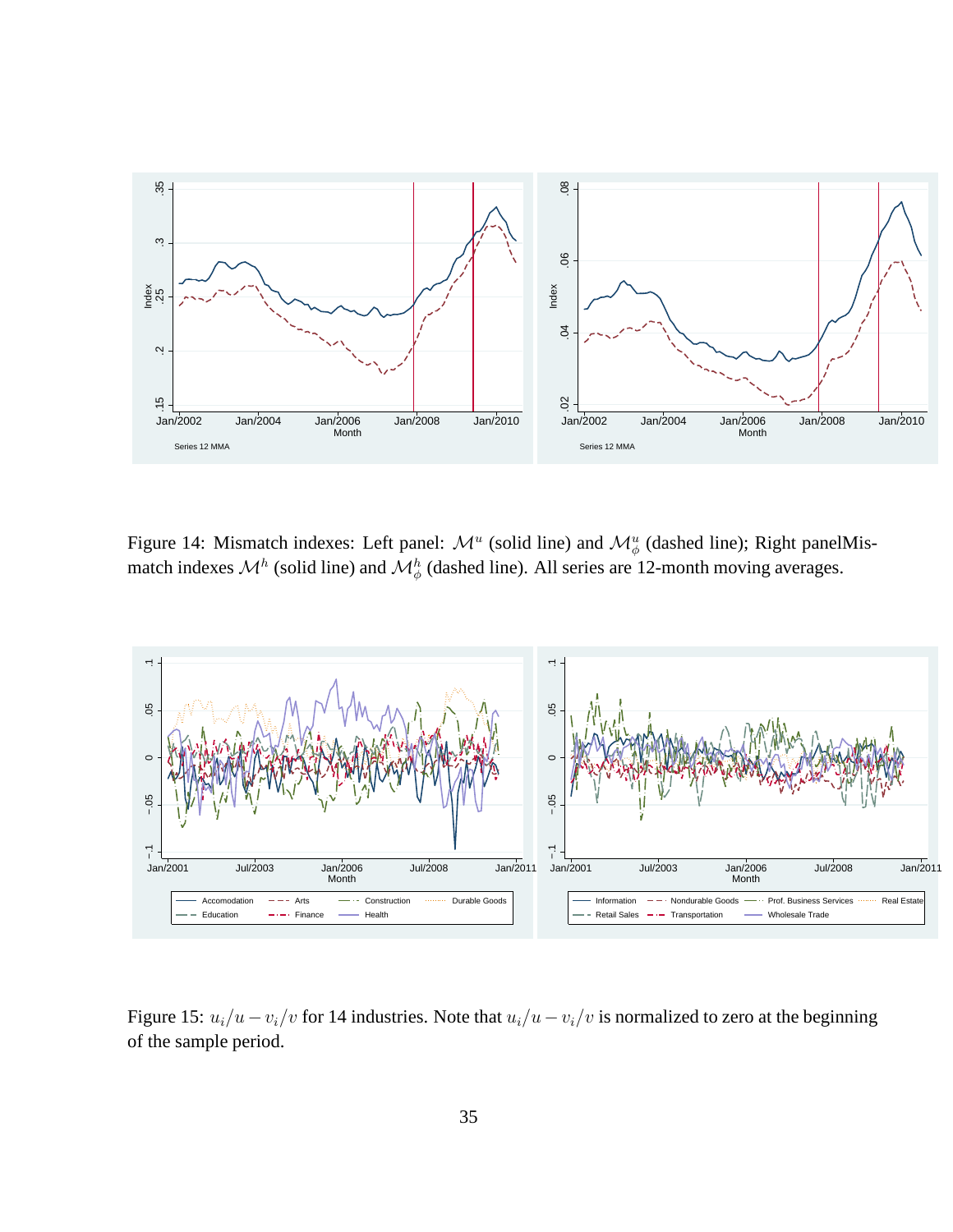

Figure 16: Left Panel: Unemployment (solid line) and mismatch unemployment (dashed line); Right Panel: Hires (solid line, seasonally adjusted) and hires lost due to mismatch (dashed line, 12-month moving average).



Figure 17: Left Panel:  $ln(1 - \mathcal{M}^h)$  and the shift in the matching function; Right Panel:  $ln(1 - \mathcal{M}_{\phi}^h)$ and the shift in the matching function. (All series are 12-month moving averages.)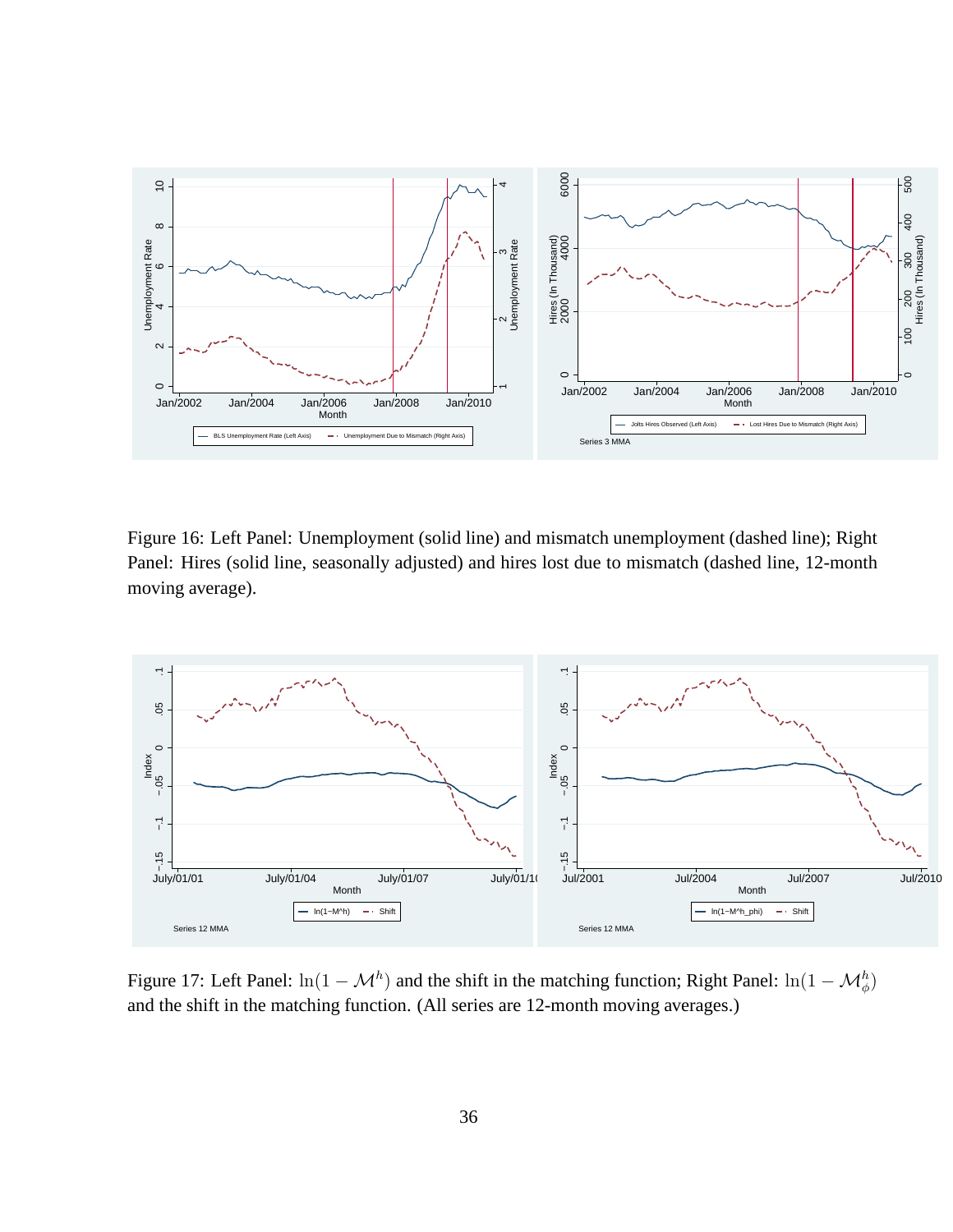# **References**

- [1] Abraham, K. and L.F. Katz (1986). "Cyclical Unemployment: Sectoral Shifts or Aggregate Disturbances? *Journal of Political Economy*, 94, 507-522.
- [2] Alvarez F. and R. Shimer (2010). "Search and Rest Unemployment," forthcoming, *Econometrica*.
- [3] Birchenall, J. A. (2010). "A Competitive Theory of Mismatch," mimeo, UCSB.
- [4] Burgess, S. and S. Profit (2001). "Externalities in the Matching of Workers and Firms in Britain," *Labour Economics*, 8, 313-333.
- [5] Carrillo-Tudela and L. Visscher (2010). "Search and Endogenous Reallocation over the Business Cycle," mimeo.
- [6] Coles M. G. and E. Smith (1996). "Cross-Section Estimation of the Matching Function: Evidence from England and Wales," *Economica* 63, 589-597.
- [7] Davis, S. J., Faberman, R. J., Haltiwanger, J. C. (2010). "The Establishment-Level Behavior of Vacancies and Hiring," NBER Working Paper 16265.
- [8] Elsby, M., B. Hobijn, and A. S¸ahin (2010). "The Labor Market in the Great Recession," *Brookings Papers on Economic Activity*, Spring 2010, 1-48.
- [9] Hsieh, C. and P. Klenow (2009). "Misallocation and Manufacturing TFP in China and India," *Quarterly Journal of Economics*, 124, 1403-1448.
- [10] Hornstein, A., P. Krusell, and G. Violante (2007). "Technology-Policy Interaction in Frictional Labor Markets," *Review of Economic Studies*, 74, 1089-1124.
- [11] Jackman, R. and S. Roper (1987). "Structural Unemployment," *Oxford Bulletin of Economics and Statistics*, 49, 9-36.
- [12] Kocherlakota, N. (2010). "Inside the FOMC," Speech at Marquette, Michigan on August 17, 2010.
- [13] Layard, R. and S. Nickell (1986). "Unemployment in Britain," *Economica*, 53, 121-169.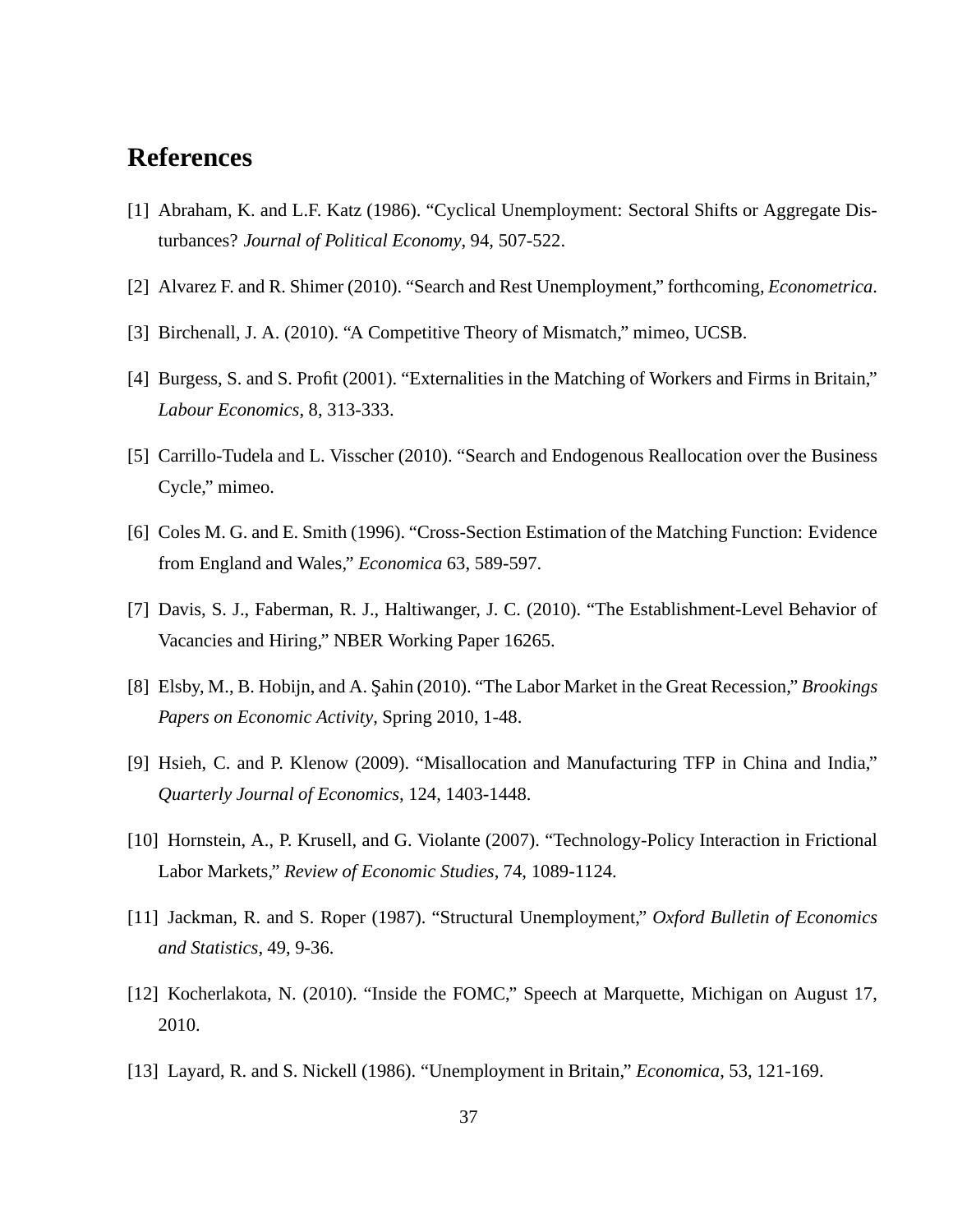- [14] Lilien, D.M. (1982). "Sectoral Shifts and Cyclical Unemployment," *Journal of Political Economy*, 90, 777-793.
- [15] Ljungqvist, L. and T. J. Sargent (1998). "The European Unemployment Dilemma," *Journal of Political Economy* 106, 514-550.
- [16] Mortensen, D. T and C. A. Pissarides (1999). "Unemployment Responses to 'Skill-Biased' Technology Shocks: The Role of Labour Market Policy," *Economic Journal*, 109, 242-65.
- [17] Padoa-Schioppa F. (1991). Mismatch and Labour Mobility. Centre for Economic Policy Research.
- [18] Pissarides, C. A. (1986). "Unemployment and Vacancies in Britain," *Economic Policy*, 1, 499- 559.
- [19] Phelps, E. (2008). "U.S. Monetary Policy and the Prospective Structural Slump," Speech to the 7th Annual BIS Conference on Monetary Policy, Luzern, Switzerland.
- [20] Restuccia, D. and R. Rogerson (2008). "Policy Distortions and Aggregate Productivity with Heterogeneous Plants," *Review of Economic Dynamics*, 11, 707-720.
- [21] Shimer R. (2007). "Mismatch," *American Economic Review*, 97, 1074-1101.